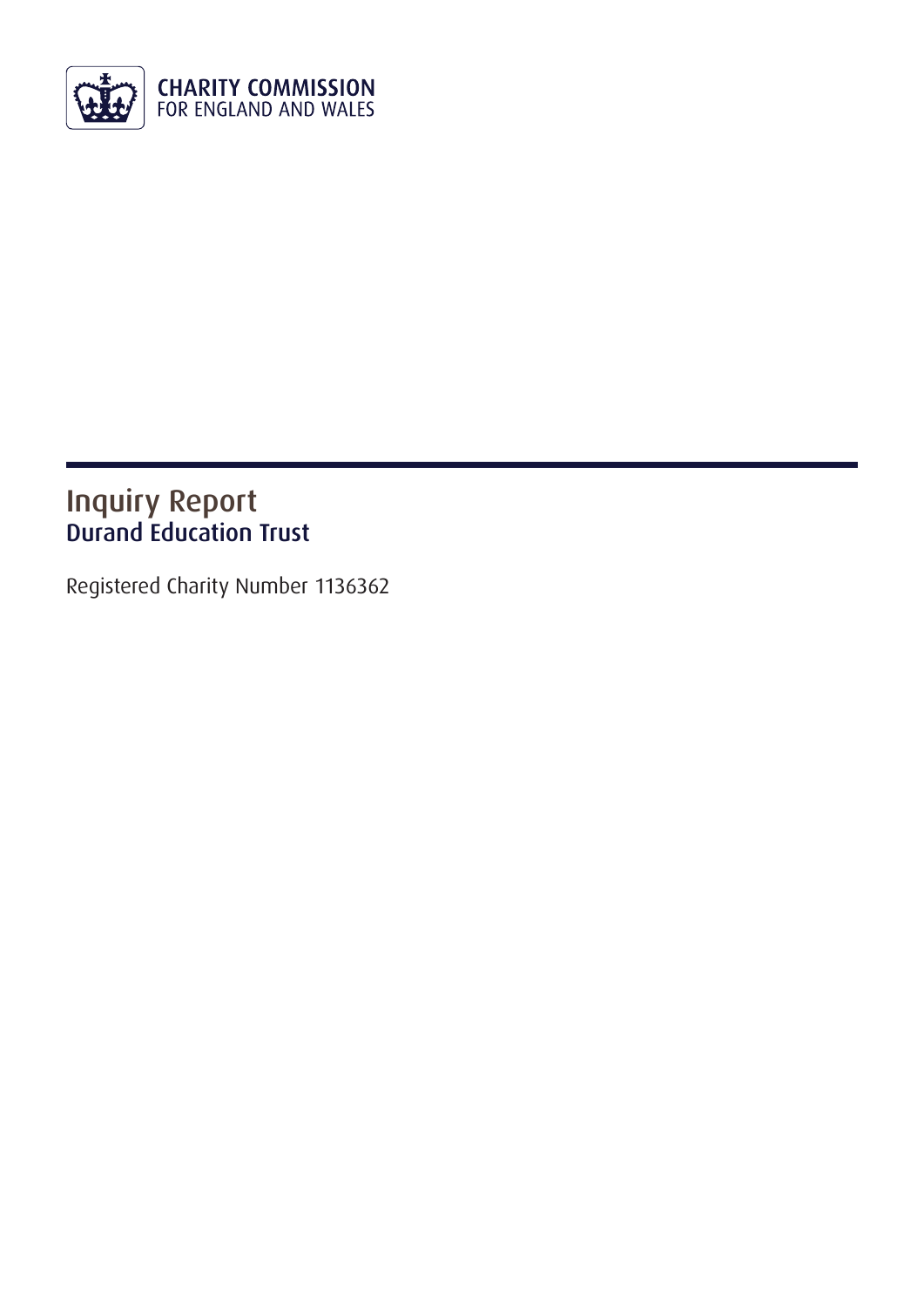## A statement of the results of an inquiry into Durand Education Trust (registered charity number 1136362).

## Published on 21 October 2016.

# The charity

Durand Education Trust ('DET') is a charitable company which was incorporated on 18 May 2010 and first registered with the Charity Commission ('the commission') on 15 June 2010. The commission is the principal regulator of DET, which is governed by a memorandum and articles of association.

DET is established for educational purposes and in particular for advancing the education of pupils at Durand Academy ('the academy'). In practice, DET provides support to Durand Academy Trust ('DAT'), which operates the academy.**<sup>1</sup>** DET also owns the land and property used by the academy. One of the sites, the 'Hackford Road' site, contains facilities which include a gym, a swimming pool, an all-weather pitch and an accommodation block ('the accommodation and leisure facilities'). The accommodation and leisure facilities are used by the academy both to further its educational purposes and to generate income for DET to financially support the academy's activities through commercial trading.

The trustees of DET are both charity trustees under charity law and directors under company law. Historically, a number of people have served as trustees of both DAT and DET, sometimes simultaneously. There is nothing wrong or inappropriate about this provided any actual and potential conflicts of interest are identified and managed in accordance with the terms of the charities' governing documents and the law.

More details about DET are available on the **[register of charities](http://apps.charitycommission.gov.uk/Showcharity/RegisterOfCharities/CharityWithPartB.aspx?RegisteredCharityNumber=1136362&SubsidiaryNumber=0)** ('the register').

<sup>1</sup> DAT was incorporated on 13 August 2010. Company number 07345831. DAT is an exempt charity. Exempt charities are exempt by statute from registration and direct regulation by the commission, and instead have principal regulators who directly regulate them and who are responsible for ensuring they comply with charity law. Usually the principal regulator is the charity's main regulator under another legal framework. Principal regulators do not have any special compliance powers to enforce charity law. They can however refer a matter to the commission to open an inquiry and use its powers. DAT's principal regulator, which supervises it for charity law compliance, is the Department for Education.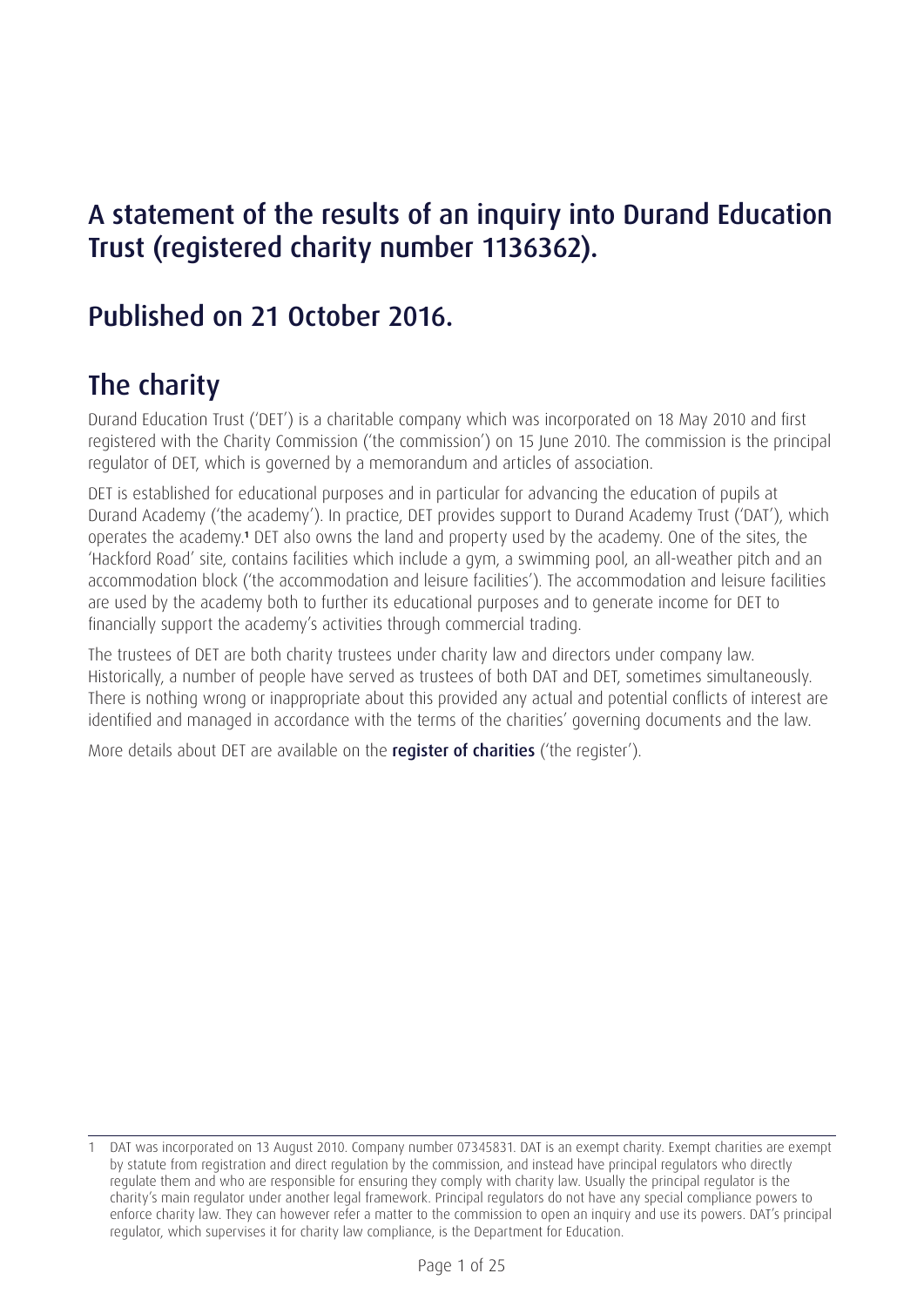## Background: The organisations connected to Durand Academy and the development of the accommodation and leisure facilities

#### Overview

DET and DAT form part of a broader structure of companies, which are connected to the academy. The arrangements and regulatory framework are complex and a diagram summarising the main relationships between the various entities is provided in figure 1 on page 4.

The academy was formed in 2010 from Durand Primary School ('DPS').**<sup>2</sup>** DPS was overseen by an unincorporated board of governors also known as the governing body ('GB'). The governors became the trustees/directors of DAT on its formation.

The academy operates on 3 sites owned by DET**<sup>3</sup>**

- the Mostyn Gardens site in Lambeth London, which is the site of nursery provision and provision for years 1 to 3
- the Hackford Road site in Stockwell London, which is the site of education provision for years 4 to 8 and which also contains the accommodation and leisure facilities
- the St Cuthman's site in West Sussex, which is used for the senior boarding school provision for years 9 and 10 and which started in the autumn term of 2014

## Academies and the role of the EFA

Academies are publicly-funded schools that are independent of local authority control. Each academy school is part of an academy trust, a charitable company limited by guarantee, which is the legal entity responsible for its schools' financial management and governance. The Department for Education ('DfE') is the principal regulator of academy trusts, which are classed as exempt charities. Academy trusts are directly accountable to the Education Funding Agency ('the EFA'), an executive agency of the DfE, through the academy trusts' funding agreements with the Secretary of State for Education.

The EFA has day-to-day responsibility for monitoring academies' compliance with their funding agreements. In particular, it monitors compliance with the Academies Financial Handbook ('the handbook'), which details the responsibilities and requirements with which academies are expected to comply to ensure the appropriate use of public funds. The handbook takes into account the relevant financial reporting requirements for charities, as well as setting out the standards expected of academies' accounting officers to ensure probity in relation to the use of public funds. The funding agreement signed between an academy trust and the Secretary of State requires the trust to abide by the requirements of the handbook.

<sup>2</sup> Prior to this DPS was a foundation school and DET was the foundation which held the school's land.

<sup>3</sup> The Mostyn and Hackford Road sites were subject to a statutory vesting in DET under paragraph 2A of the School Organisation (Prescribed Alterations to Maintained Schools) (England) Regulations 2007, on DPS's conversion to a foundation school with foundation. DET purchased the freehold of St Cuthman's on 28 May 2010.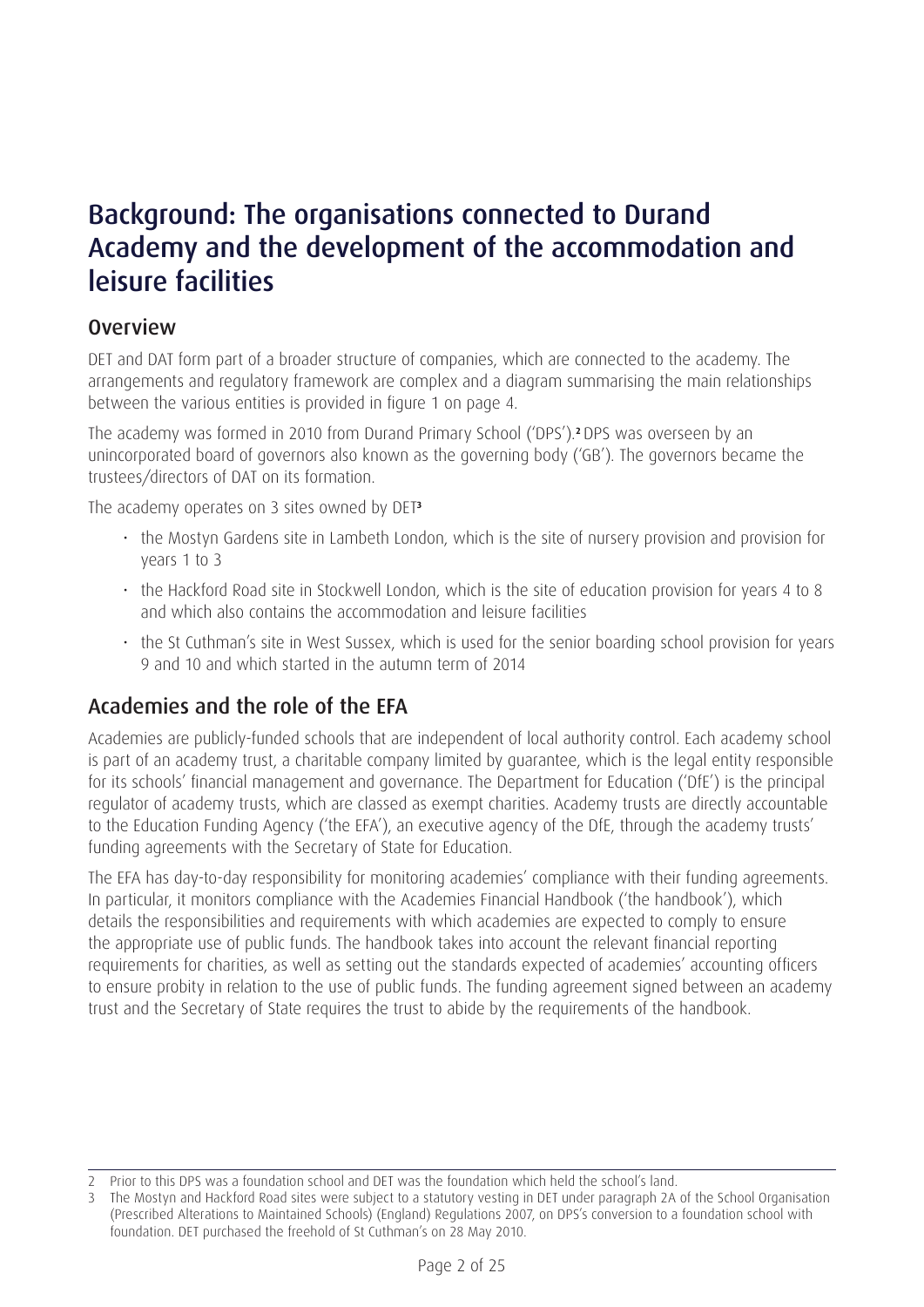## The de-registration of DET in 2011 and the impact on its regulation

Under the provisions of the Academies Act 2010, on 1 August 2011, all academy trusts, and associated charities which met certain legal definitions, automatically became exempt charities.**<sup>4</sup>** As a consequence the commission was obliged to remove all academy trusts and associated charities which were then on the register.

Records held by the DfE about academies at that time did not map against an exact and corresponding list of charities on the register and the word 'academy' is not a unique identifier for charity registration purposes.

In order to identify the exempt charities that had to be immediately removed from the register, the commission used an uncommon phrase in the model academy objects which the DfE requires all academy trusts to have.

At the time, the commission had reasonable grounds for thinking that any charity with this phrase in its objects would be either an academy trust or an associated charity meeting the relevant legal definition.

DET was identified as a charity whose purposes included the model academy objects. The commission removed it from the register on 25 August 2011 and notified the trustees on 6 September 2011. DET was however subsequently reinstated to the register on 17 October 2014.**<sup>5</sup>** During the intervening period, DET was presumed to be an exempt charity and subject to the regulatory control of the DfE/EFA. DET remained a separate legal entity from DAT and both remained subject to their respective obligations under charity law at all times.

## Development of the Hackford Road site and the contracts with GMG

The development of the accommodation and leisure facilities on the Hackford Road site started in the early 1990s with the construction of an all-weather sports pitch and swimming pool, partly funded by a £100,000 grant from the Greater London Council legacy fund. Income was subsequently generated by turning the site and, in particular, these facilities, to account for commercial use when not required by the school. The income was re-invested to develop the first 15 rooms of students' and teachers' accommodation in the upper floors of the school building in around 1995-6.

The development of the accommodation and leisure facilities and the generation of income from the commercial activities have from the outset been primarily managed by Sir Greg Martin, who was head teacher of DPS and then executive head teacher of the academy from 1986 until his retirement in 2015 (although he remains acting chair of DAT). From 2001 Sir Greg Martin received separate recompense beyond his remuneration as head teacher for his work in developing and managing the accommodation and leisure facilities.**<sup>6</sup>**

In 1997, the governors of DPS established a private trading company limited by guarantee called London Horizons Limited ('LHL') as a tax efficient means of generating income for the school. DPS governors served as directors of LHL although there were no formal links between DPS and LHL.**<sup>7</sup>** Following the formation of DET and DAT in 2010, the governors, in their capacity as DAT trustees, continued to exert informal control over LHL's affairs. LHL became formally controlled by DET in 2015.

<sup>4</sup> The exemption applies to a 'qualifying academy proprietor' as defined under section 12 of the Academies Act 2010. Those institutions which are (a) administered by or on behalf of a qualifying academy proprietor, and (b) established for the general purposes of, or for any special purpose of or in connection with that qualifying academy proprietor, are also exempt.

<sup>5</sup> Further information is contained on page 6.

<sup>6</sup> The former executive head teacher received remuneration for his role as executive head teacher of £146,415 for 2011-12 (£128,322 plus pension contributions of £18,093), rising by 56.5% to £229,138 in 2012-13 and 2013-14 (£200,822 plus pension contributions of £28,316).

<sup>7</sup> LHL was incorporated on 20 August 1997. Company number 03422748.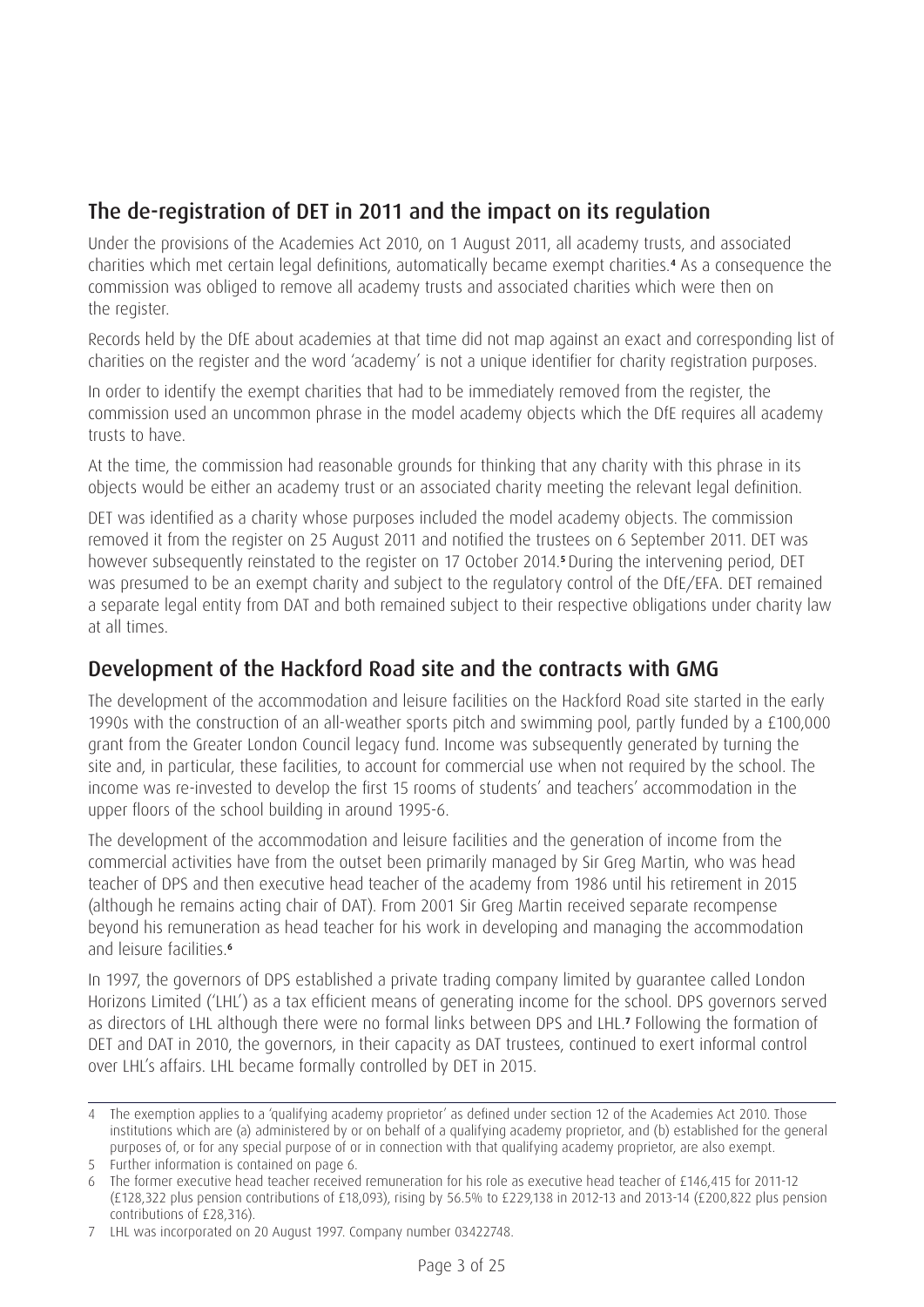#### Figure 1: Overview of the organisations connected to Durand Academy

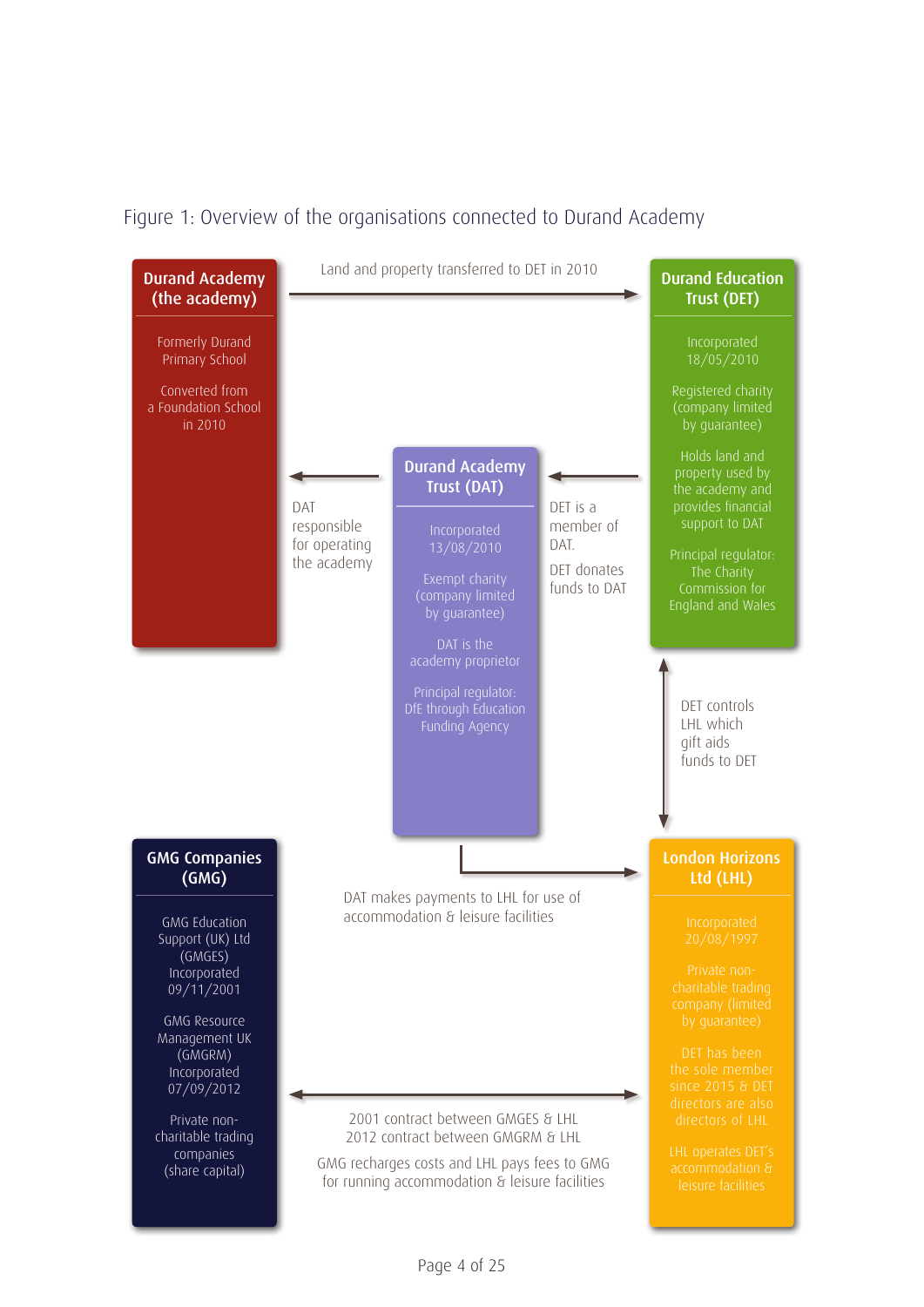In 2001, the governors of DPS through LHL decided to formalise the arrangements for the day-to-day management of the accommodation and leisure facilities. They did so by awarding a 10 year fee-based contract ('the 2001 contract') to GMG Education Support (UK) Ltd ('GMGES'), a service company controlled, and initially wholly owned, by Sir Greg Martin.**<sup>8</sup>** This arrangement provided for him to receive remuneration for his work in developing and managing the accommodation and leisure facilities over and above his remuneration for his role as head teacher.

During the life of this contract, LHL's profits were gifted to the school to support its activities. Further enhancement of the leisure and accommodation facilities also took place, including the development of a sports centre and the swimming pool.

Following the expiration of the 2001 contract LHL awarded another fee-based contract on 1 December 2012 to a new service company operated and wholly owned by Sir Greg Martin - GMG Resource Management UK Ltd ('GMGRM').**<sup>9</sup>**

GMGRM is engaged under the terms of the 2012 contract for 'Managing the Income Generating Facilities at all times for the periods when they are not required by Durand Academy for educational purposes, for the purposes of producing an income'. The original parties to this contract were GMGRM, LHL and the trustees of DAT.

The 2012 contract is for a minimum term of 5 years and both parties are required to provide 18 months' notice to terminate the contract. Under the original terms of the 2012 contract, GMGRM was entitled to:

- management fees paid each year, which comprise a retainer of £32,362.08 (excluding VAT) increased annually in accordance with the retail prices index, and 15% of gross turnover
- special payments payable on termination of the contract based on 50% of 3.5 times the average of the previous 3 years' gross turnover; these payments will be made howsoever the contract ends

Throughout this report, GMGES and GMGRM are referred to collectively and/or interchangeably as GMG, unless there is a specific need to distinguish between the 2 companies.

At the time Sir Greg Martin entered into the contract on behalf of GMG in 2012, he was the executive head teacher of the academy, and a trustee of both DAT and DET. In this report, Sir Greg Martin is referred to as 'the former executive head teacher.'

Trustees have fiduciary duties to the charity that they manage and administer. As part of these duties, trustees must comply with any specific conditions imposed by the charity's governing document on remuneration and benefits, or obtain a legal authority to act in a way that might not otherwise be authorised from the commission or the courts.**<sup>10</sup>**

<sup>8</sup> GMGES was incorporated on 9 November 2011. Company number 04320341.

<sup>9</sup> GMGRM was incorporated on 6 September 2012. Company number 08205551.

<sup>10</sup> Further information about this is contained on page 10 under the section 'The legal framework governing any decision to remunerate'.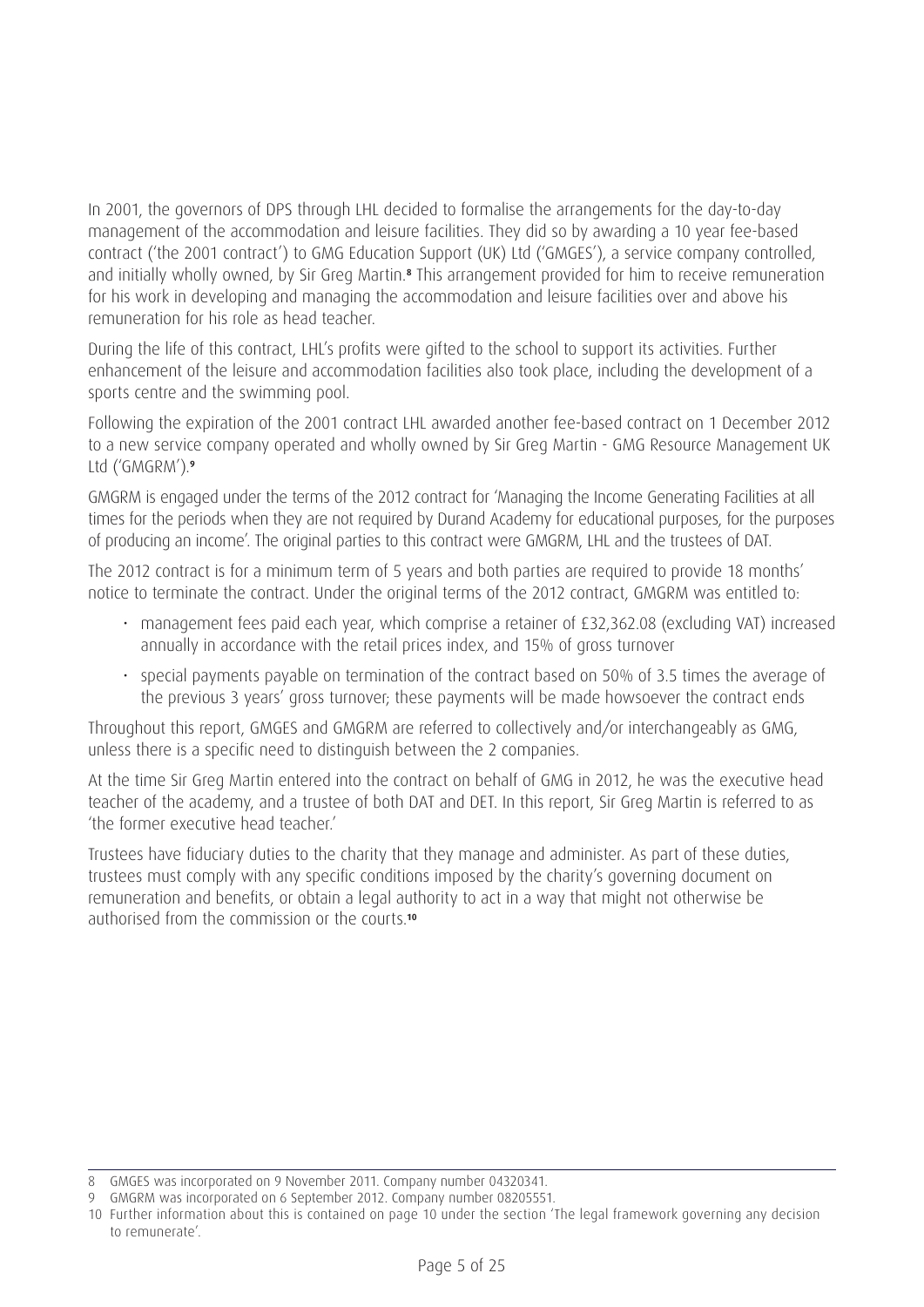# Background to the inquiry

## The involvement of the EFA

Following a review of DAT's financial statements for 2012-13 and further follow up work, the EFA raised various concerns with DAT, which included concerns that it had become 1 of the 3 parties to the 2012 contract along with LHL and GMG. The agreement recorded the terms upon which LHL subcontracted its obligations to GMG and was underwritten by the trustees of DAT. By becoming a party to the contract, DAT had incurred additional obligations and contingent liabilities.

DAT agreed in principle to a number of actions proposed by the EFA in 2014 to address its concerns. The actions included the immediate cancellation of the obligations which arose when DAT became a party to the contract between LHL and GMG, the immediate termination and re-tendering of the 2012 contract with GMG, and the transfer of land held by DET to DAT. The latter 2 actions were not subsequently implemented.

## The involvement of the commission

In October 2014, DET approached the commission for advice about the EFA's request for it to transfer its land to DAT. DET also asked for advice about its status, following its de-registration in August 2011.

Following representations from DET's professional advisers, the commission took the view that DET was not an exempt charity. The exact wording of its charitable objects meant that it did not meet the legal definition of being established for general or special purposes in connection with DAT, but rather for broader purposes to advance education for the public benefit. It was not, and had therefore never had the status of, an exempt charity. DET was reinstated to the register of charities on 17 October 2014.

The commission began to engage with the trustees of DET on other matters of regulatory concern which came to light through this engagement including: the apparent lack of separation in governance terms between DET and DAT and the related organisations; the extent to which there were suitable dispositions (and associated written agreements) in place to protect DET's land assets; and the contract between LHL and GMG.

## Events in November 2014 to February 2015

In response to correspondence addressed to the Comptroller and Auditor General and the chair of the Committee of Public Accounts ('PAC'), the National Audit Office ('NAO') investigated the EFA's oversight of DAT and in particular, its compliance with guidance on conflicts of interest and related party transactions. The NAO published [its report](https://www.nao.org.uk/report/investigation-into-the-education-funding-agencys-oversight-of-related-party-transactions-%20at-durand-academy/) in November 2014.

On 26 January 2015, the PAC heard oral evidence in a follow-up hearing into the EFA and DfE Financial Statements.**11** The committee heard from a number of witnesses, including the former executive head teacher**12** and the chief executive of the EFA. The committee raised specific concerns about the academy, including the issue of asset ownership, the fee-based contract between LHL and GMG and the complexity of the governance arrangements and operating structures of organisations connected to the academy.

<sup>11</sup> The transcript of the hearing is available at: [http://data.parliament.uk/writtenevidence/committeeevidence.svc/](http://data.parliament.uk/writtenevidence/committeeevidence.svc/evidencedocument/public-accounts-committee/education-funding-agency-and-department-for-education-financial-statements-recall/oral/17774.html) [evidencedocument/public-accounts-committee/education-funding-agency-and-department-for-education-financial](http://data.parliament.uk/writtenevidence/committeeevidence.svc/evidencedocument/public-accounts-committee/education-funding-agency-and-department-for-education-financial-statements-recall/oral/17774.html)[statements-recall/oral/17774.html](http://data.parliament.uk/writtenevidence/committeeevidence.svc/evidencedocument/public-accounts-committee/education-funding-agency-and-department-for-education-financial-statements-recall/oral/17774.html)

A follow up letter issued by the Chair of the PAC to the DfE is available at: [http://www.parliament.uk/documents/](http://www.parliament.uk/documents/commons-committees/public-accounts/Chair-to-Chris-Wormald.pdf) [commons-committees/public-accounts/Chair-to-Chris-Wormald.pdf](http://www.parliament.uk/documents/commons-committees/public-accounts/Chair-to-Chris-Wormald.pdf)

<sup>12</sup> At the time of hearing he was still serving as executive head teacher of the academy.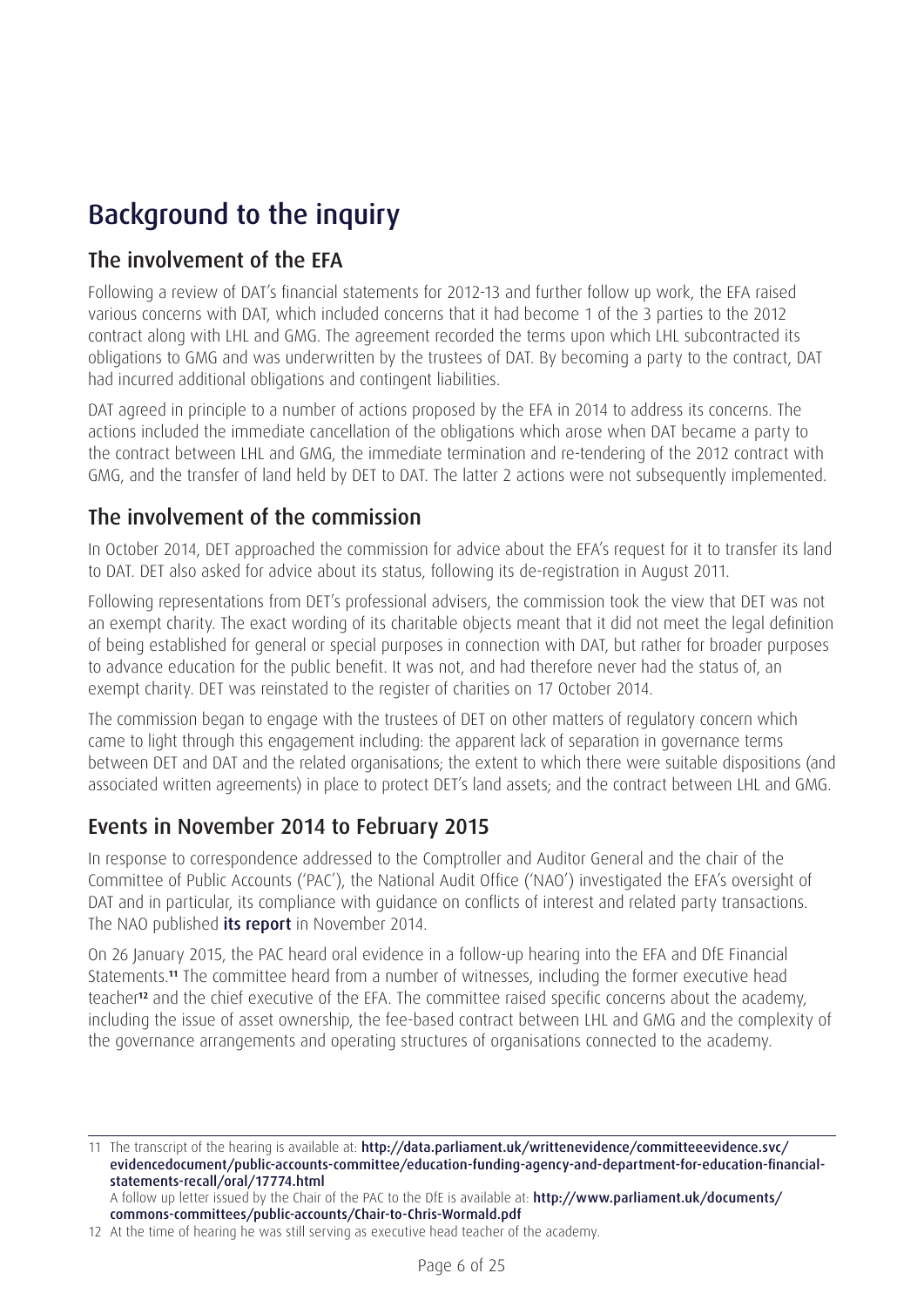On 28 January 2015, the PAC heard oral evidence in an unconnected and separate hearing with the commission.**<sup>13</sup>** The chief executive of the commission confirmed to the PAC that the commission was already engaged with DET and was considering whether to open a statutory inquiry. The commission's chief executive also explained that the commission would assess evidence provided to the PAC by the former executive head teacher.

It is part of the commission's statutory objectives to protect public trust and confidence in charities. In view of the heightened public interest in ensuring that DET's charitable assets were being adequately safeguarded, the commission decided to open a statutory inquiry into DET under section 46 of the Charities Act 2011 ('the Act') on 11 February 2015.

## The issues under investigation

The inquiry was established to consider whether or not:

- the former trustees/trustees of the charity discharged/were discharging their duties and responsibilities as charity trustees
- there were or remain governance failures in the administration of the charity as a result of the lack of oversight/review of various agreements entered into between the DET, DAT, LHL or GMG
- conflicts of interest were or are being identified or adequately managed
- there were unauthorised private benefits arising from the contract arrangements with LHL, and subsequently GMG
- to what extent there was mismanagement or misconduct on the part of those acting in the administration and management of DET

The issues in this case are both factually and legally complex. In practice the inquiry considered these matters under 3 main headings:

- land:
	- the terms on which the Hackford Road site are held and whether income arising from use of the site can be applied for the boarding school at St Cuthman's or the general purposes of DET ('the land trust issue')
	- the extent of formal leases or other dispositions between DET, DAT and related parties ('the leases and licences issue')
- DET trustees' remuneration and benefits:
	- decision making by the trustees, in particular decisions which resulted in remuneration/benefits to DET trustees ('the decision making issue')
	- whether in practice the remuneration provided to the former executive head teacher via GMG was reasonable in the circumstances for the services provided ('the reasonableness of remuneration to the former executive head teacher issue')
- governance:
	- whether adequate governance arrangements were or are now in place to protect the interests of DET and to ensure that its trustees are discharging and will discharge their duties and responsibilities as charity trustees ('the governance issue')

<sup>13</sup> The transcript of the hearing is available at: [http://data.parliament.uk/writtenevidence/committeeevidence.svc/](http://data.parliament.uk/writtenevidence/committeeevidence.svc/evidencedocument/public-accounts-committee/charity-commission-followup/oral/17844.html) [evidencedocument/public-accounts-committee/charity-commission-followup/oral/17844.html](http://data.parliament.uk/writtenevidence/committeeevidence.svc/evidencedocument/public-accounts-committee/charity-commission-followup/oral/17844.html)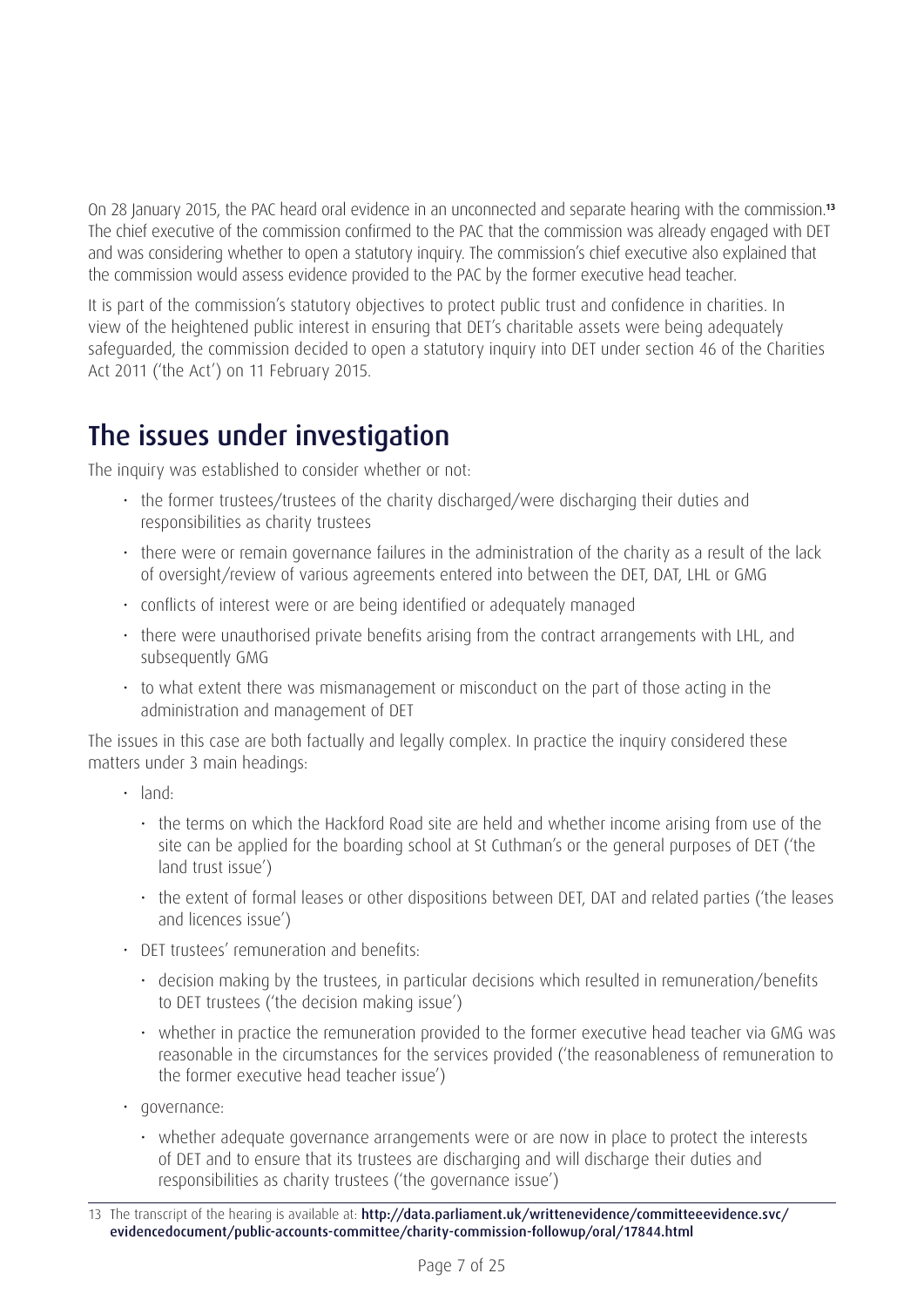# Findings

## Land - the land trust issue

The inquiry established that DET holds the land at the Hackford Road site, that site having been transferred on trust to the charity by operation of the School Organisation (Prescribed Alterations to Maintained Schools) (England) Regulations 2007 (`the 2007 Regulations'). DET had become the foundation for DPS. The effect of this is set out in paragraph 2A of Schedule 6 of the 2007 Regulations, which, by way of summary, states that any land that immediately before the transfer was held or used by the local authority or governing body 'for the purposes of the school' must on that date transfer to and vest in the trustees of the school - in this case, to DET.

One of the key legal issues dealt with by the inquiry has been the nature of the trust on which DET holds the Hackford Road site, in particular whether the site was only held for the purposes of the school on that site, or multiple sites, or for DET's general purposes. This was important in order to understand the extent to which the trustees had complied with their legal obligations, and was relevant to the question of whether income generated from the Hackford Road site had been applied in accordance with its trusts, for example by using those funds to purchase the St Cuthman's site. The terms on which the land is held by DET were also relevant to the consideration of the remuneration and benefits issue and therefore needed to be resolved before that matter could be fully dealt with by the inquiry.

DET approached the commission for regulatory advice on the land trust issue in March 2015, shortly after the inquiry opened.

The commission and the trustees separately sought specialist advice on this point. In the commission's view, the terms of the trusts, in particular 'for the purposes the school', were insufficiently precise to definitively determine the scope of the trusts.

The trustees' view was that the terms of the trusts permit them to apply the income generated from the Hackford Road site for the purposes of the school and are not restricted solely for application on the Hackford Road site.

The commission recognised that the school has grown and expanded from being a single primary school based on 1 site to an all-through academy based on 3 sites. In addition, the commission established that the trustees had decided that the purchase of the St Cuthman's site was in the best interests of DET and its beneficiaries.

Only a court can conclusively determine the construction of the legal trusts upon which DET occupies land, given the legal difficulties referred to previously. In light of these difficulties, and in an effort to resolve the issue proportionately and pragmatically without resort to uncertain and expensive court proceedings, the commission provided regulatory advice to the trustees on the issues. On the understanding that the trustees fully considered that advice, the commission confirmed it had no objection to the trustees following the legal advice they had obtained that DET held the land as trustee for 'the purposes of the school' in accordance with the 2007 Regulations and that the terms of the trusts permitted the income arising from the Hackford Road site to be applied for 'the purposes of the school' on the St Cuthman's site. The commission also offered to provide an order pursuant to section 105 of the Act to provide regulatory authority to assist in facilitating the purchase of the St Cuthman's site.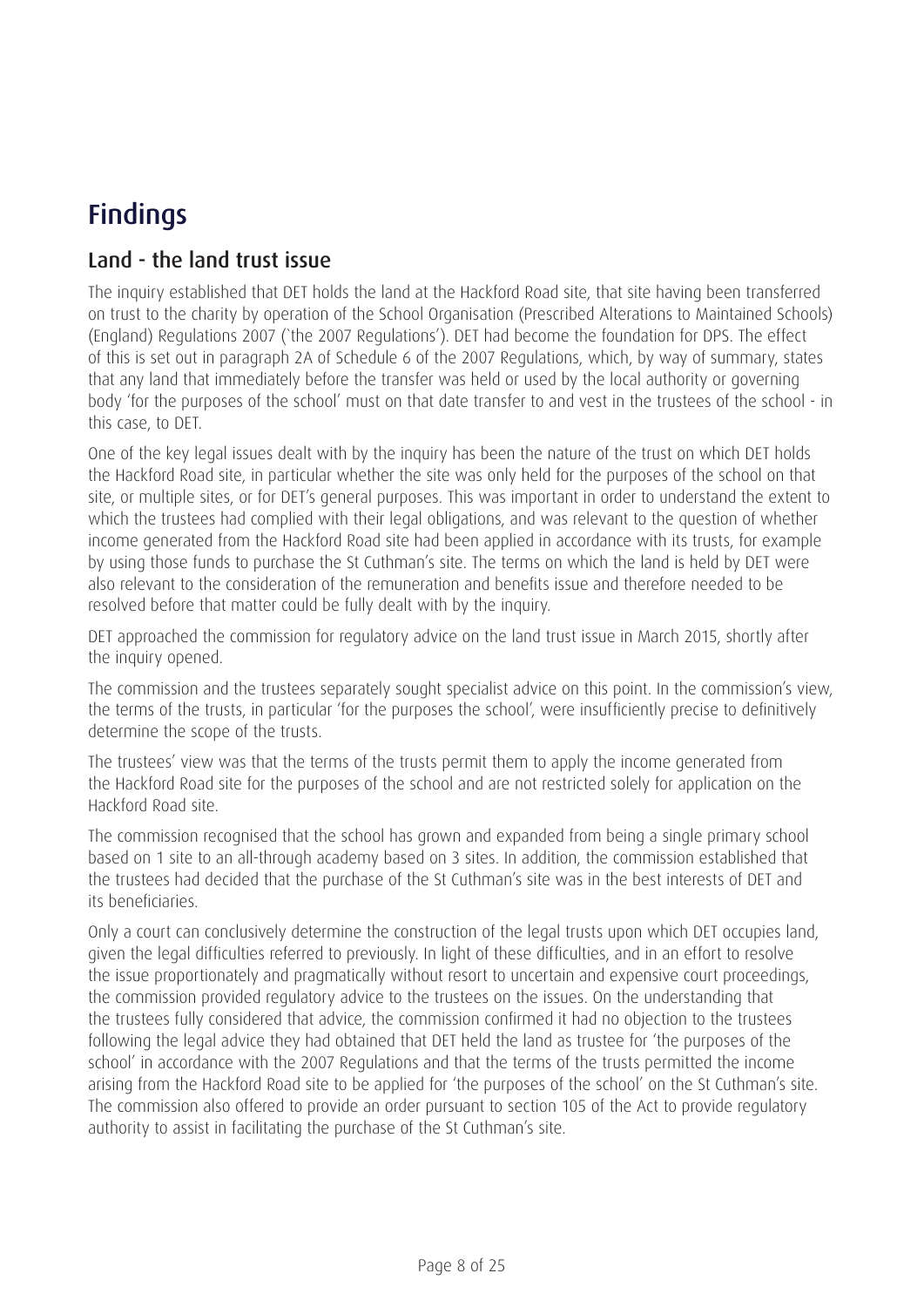## Land - the leases and licences issue

The need to formalise DAT's use of land held by DET, and DET's proposals in response, formed part of the commission's pre-inquiry discussions and were put on hold at the commission's request, to enable the inquiry to review more fully the arrangements which are in place and ensure the results of the land trusts issue were taken into account.

The inquiry established that the current position on leases and licences is as follows:

- there is no lease agreement or other disposition in place between DET and DAT for the use of the Hackford Road site or the St Cuthman's site; the commission issued an action plan before opening the statutory inquiry in February 2015 to require DET to legally formalise DAT's use of its land and property
- there is no lease agreement or other disposition in place between DET and LHL for the use of the Hackford Road site; any such disposition must comply with the requirements of charity law including section 117 of the Act -this will include ensuring that any disposition to LHL is for the best commercial rent that can be reasonably obtained when the facilities are not required by the academy
- school staff occupy residential accommodation belonging to DET without any form of tenancy or rental agreement, although DET advised the inquiry that the terms of occupancy are 'made clear to staff at interview. Staff leave accommodation when they leave the school and there has been no issue about this over the last 17 years'
- GMG uses DET's property under licence from LHL; however LHL does not have a lease or licence with DET
- GMG allows students to occupy accommodation under licence; DET have stated in correspondence that 'GMG recognise that it may be preferable to produce a document that could be more fireproof although it is noted that no problems have been encountered to date over some 17 years of operation. It is also recognised that where an occupant wishes to be difficult the remedy open to LHL is to obtain possession through a court order or otherwise. GMG has thought of itself as providing something comparable to hotel or hostel accommodation. Limited services are incorporated such as clean linen and continental breakfast for foreign students.'

The inquiry's view is that these arrangements do not adequately safeguard DET's interests, or demonstrate that the trustees have been adequately discharging their fiduciary duties to DET in this regard.

DET has recognised these deficiencies and is fully in agreement with putting in place dispositions and revised licence arrangements which adequately safeguard DET's interests and clearly set out the respective obligations of each party and their terms of occupancy.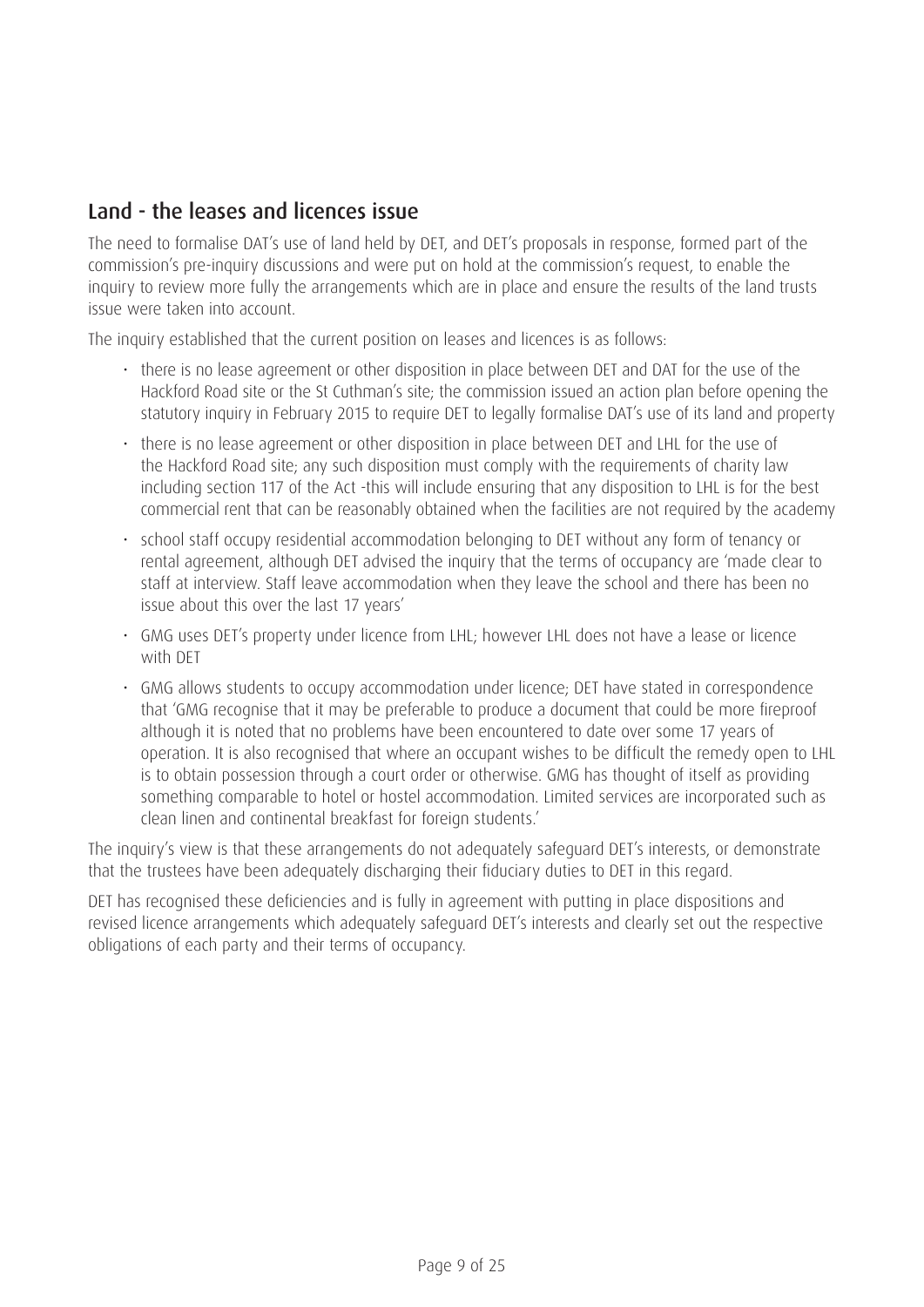### DET's trustees' remuneration and benefits issue (the decision making issue and the reasonableness of remuneration to the former executive head teacher issue)

In order to consider whether the remuneration and benefits to DET trustees were properly authorised and/or reasonable in the circumstances, the inquiry has considered:

- the legal framework governing any decision to remunerate trustees
- who, when and how decisions about the 2012 contract were undertaken
- the impact of the commission's de-registration of DET between 25 August 2011 and 17 October 2014
- whether in practice the remuneration provided to the former executive head teacher via GMG was reasonable in the circumstances for the services provided
- remuneration and benefits paid to 2 other DET trustees

### The legal framework governing any decision to remunerate

The trustees of DET are subject to fiduciary duties as charity trustees, and in addition are also subject to various statutory duties which arise because DET is a company.

These include in particular the duties to act in accordance with the DET's articles of association and to avoid conflicts of interest,**14** unless authorised in accordance with those articles. Charity trustees are obligated to act in the interests of the charity only, and are not allowed to place themselves in a position where their personal interests, or interests or loyalties in another fiduciary capacity, conflict or may conflict with that duty.**<sup>15</sup>**

As part of their fiduciary duties, trustees must comply with the charity's governing document and the law and can only receive a benefit from a charity if it is authorised by the governing document, the commission or the court. In the absence of such authorisation, a trustee must account for any benefit that he or she has obtained as a result of a breach of fiduciary duty: that is to say, he or she must hand over to the charity any financial or other profit gained, and the other trustees when on notice of a breach have a responsibility to regularise the matter.

This strict rule may be subject to some reprieve under the equitable relief principle**16**, but that principle will not apply if there is a strict prohibition against trustees benefit in the governing document.**17** Neither the courts, nor the commission, can override a prohibition in a governing document. There is also a principle of relief from personal liability if trustees have acted honestly and reasonably and ought fairly to be excused from any breach of trust.**<sup>18</sup>**

<sup>14</sup> Section 171 and 175 Companies Act 2006 respectively.

<sup>15</sup> As per Lord Herschell in Bray v Ford [1896] AC 44, at 51.

<sup>16</sup> See House of Lords decision in Boardman v Phipps ([1967] 2 AC 46.

<sup>17</sup> See Guinness v Saunders [1990] 2 AC 663 at 691 to 692.

<sup>18</sup> Section 61 of the Trustee Act 1925 sets out that a trustee may be wholly or partly relieved from liability if a trustee is or may be personally liable for any breach of trust, but has acted honestly and reasonably, and ought fairly to be excused for the breach of trust and for omitting to obtain the directions of the court in the matter in which he committed such breach. Section 1157 of the Companies Act 2006 sets out that, in proceedings for negligence, default, breach of duty or breach of trust against an officer of a company, or a person employed by a company as auditor, the court may relieve him, either wholly or in part, from his liability on such terms as it thinks fit if the officer or person has acted honestly and reasonably, and that having regard to all the circumstances of the case (including those connected with his appointment) he ought fairly to be excused. Section 191 of the Charities Act 2011 which gives the commission the power to relieve trustees and others from liability for breach of trust or duty who has acted honestly and reasonably and ought fairly to be excused for the breach.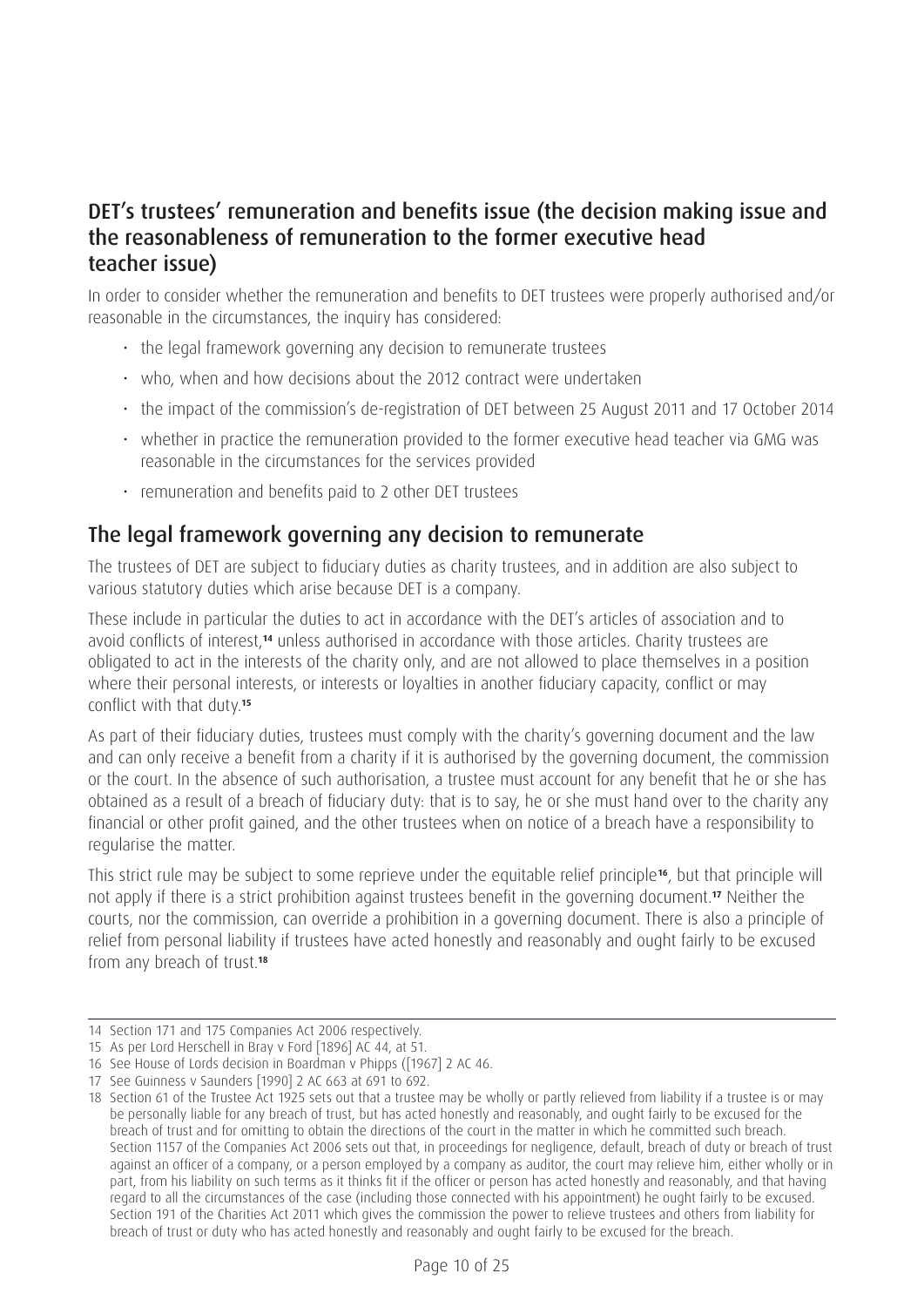Both DET's and DAT's articles of association**19** specify the circumstances in which remuneration and benefits can be received by trustees. Remuneration or benefits covered by these provisions include companies or persons who are connected to trustees. For example, the articles of DET contain a prohibition against directors receiving any payment or benefit 'from the company' unless authorised in accordance with DET's articles. DAT's articles of association also contain a number of provisions which must be satisfied in respect of director remuneration. This includes the requirement that such remuneration does not exceed 'an amount that is reasonable in all the circumstances'.

The 2012 contract resulted in a benefit to GMG which could be said to have arisen 'from the company'. It is therefore possible that this fell within the scope of the prohibition in DET's articles as being a benefit which derived 'from the company'. On this basis there would be no scope for any equitable allowance or any payments for the services provided.**<sup>20</sup>**

The former executive head was a fiduciary both as regards DET and DAT due to his position as headmaster and then trustee of both charitable entities, whether registered with the commission or not.

## The decision making issue

The inquiry established that the origins of the commercial trading activities**21** on the Hackford Road site, primarily managed by the former executive head teacher, pre-date the formation of DET and DAT in 2010.

In respect of the decision making issue, the inquiry has therefore considered only the decision to award the second contract to GMG in 2012, following the expiry of the 10 year contract between LHL and GMG. The remuneration to the former executive head's service companies arising from the 2012 contract needed to be authorised in accordance with the conditions specified in DET's articles of association, since he was a director and trustee of DET at that time.

#### Which body took the decision to award the 2012 contract

The inquiry has established that no separate meetings were held by DET to consider the contract or to authorise remuneration to the former executive head teacher, who was a trustee of DET between August 2010 and September 2014 and a director of DAT from August 2010 until his retirement from the role of executive head teacher in 2015 (although he remains the acting chair of DAT).

The interviews conducted by the inquiry and the records provided to the inquiry by DAT and DET show that the governing body of DPS began to consider renewing the contract with GMG in 2010. At a meeting on 28 January 2010, the governors had noted that the contract with GMG was due to expire in 2011. The minutes of the meeting show that the governors considered 'it was very important that the school thinks about securing Mr Martin for the future, as without him it would be impossible to build a secondary school [ie at St Cuthman's] as his expertise and experience was priceless'.

<sup>19</sup> See Articles 5.2 to 5.3 in DET's Articles and Article 6.6 to 6.8 in DAT's Articles.

<sup>20</sup> In legal terms known as a 'quantum meruit.'

<sup>21</sup> The commission and HMRC distinguishes between trading which is directly conducted in, or ancillary to, the furtherance of a charity's objects (known as 'primary purpose trading') and commercial (or 'non primary purpose' trading).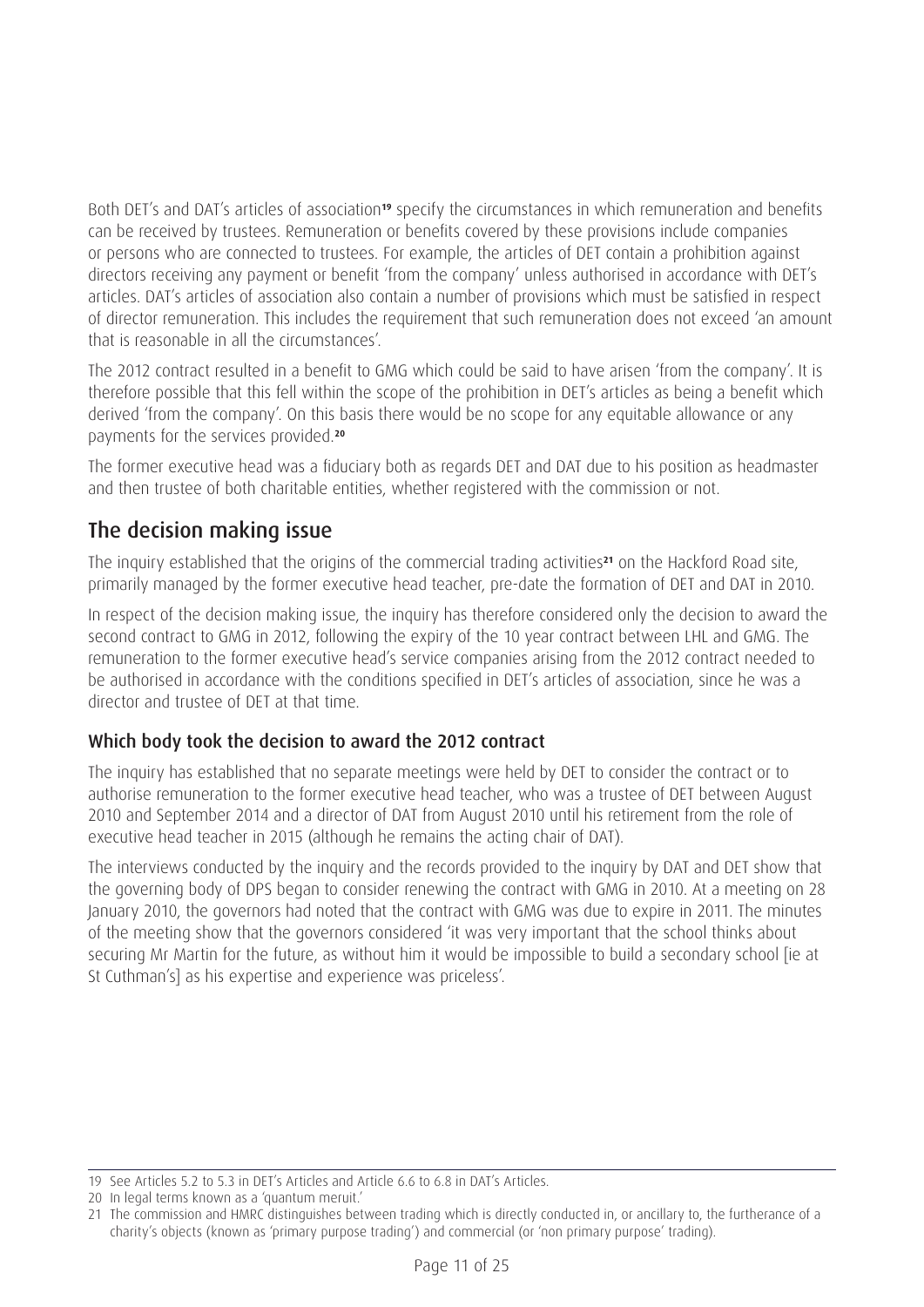DAT then took over from the governing body of DPS. DAT's trustees turned to consider the question of a renewed contract in the spring / summer of 2011 prior to DET's de-registration by the commission. DET's professional advisers have informed the inquiry, 'With regard to the 2012 contract, this was awarded after deliberation by DAT and LHL. DET had no involvement and was not party to the discussions. Minutes are enclosed demonstrating that thorough and proper discussions took place in awarding the contract and that legal advice was taken. The committee that considered the contract acted solely as a committee of DAT. Neither SGM lie the former executive head teacher) nor GMG were party to any of these discussions. The trustees now understand that this was not in fact a satisfactory procedure in respect of DET's real position as owner of the sites … During this period the EFA visited and they advised that DAT was the awarding authority for such a contract … So when the contract was awarded to the GMG, it was signed by and on behalf of DAT and LHL. The contract was also presented to the full GB [ie the trustees of DAT] for their consideration'.

The decision to award the contract should have been authorised by the trustees of DET. It was not. It was instead authorised by the trustees of DAT, who did not have authority to act on behalf of DET.

#### The impact of the commission's de-registration of DET between 25 August 2011 and 17 October 2014

DET made representations to the inquiry that the de-registration of DET by the commission in August 2011 led them to believe that DET was simply a holding company or controlled undertaking of DAT, and that this was reinforced by their engagement with DfE or its agencies, in particular the EFA, from April 2012. DET have also contended, in effect, that it was the commission's actions in removing the charity from the register which led to the contract renewal decision being taken by the DAT trustees, rather than the DET trustees.

The commission acknowledges that DET's de-registration from August 2011 until DET's re-registration in October 2014 should be taken into account by the inquiry.

However, the evidence gathered by the inquiry shows that the de-registration was not the cause of the misconception about the relationships between, and the duties of, the respective parties. The inquiry has established that the misconception pre-dated the commission's de-registration of DET in 2011 and resulted in substantive progression of the contract renewal by DAT prior to DET's de-registration. This misconception has been acknowledged by DET's professional advisers on behalf of its trustees: 'it has become increasingly clear to our clients that the previous understanding by the various parties of the DET/DAT/LHL/GMG relationship has been very confused and in certain respects mistaken'.

Notwithstanding the de-registration of DET, the trustees were still obliged to ensure that DET, as a charity, whether registered or not, was managed and administered in accordance with charity and company law.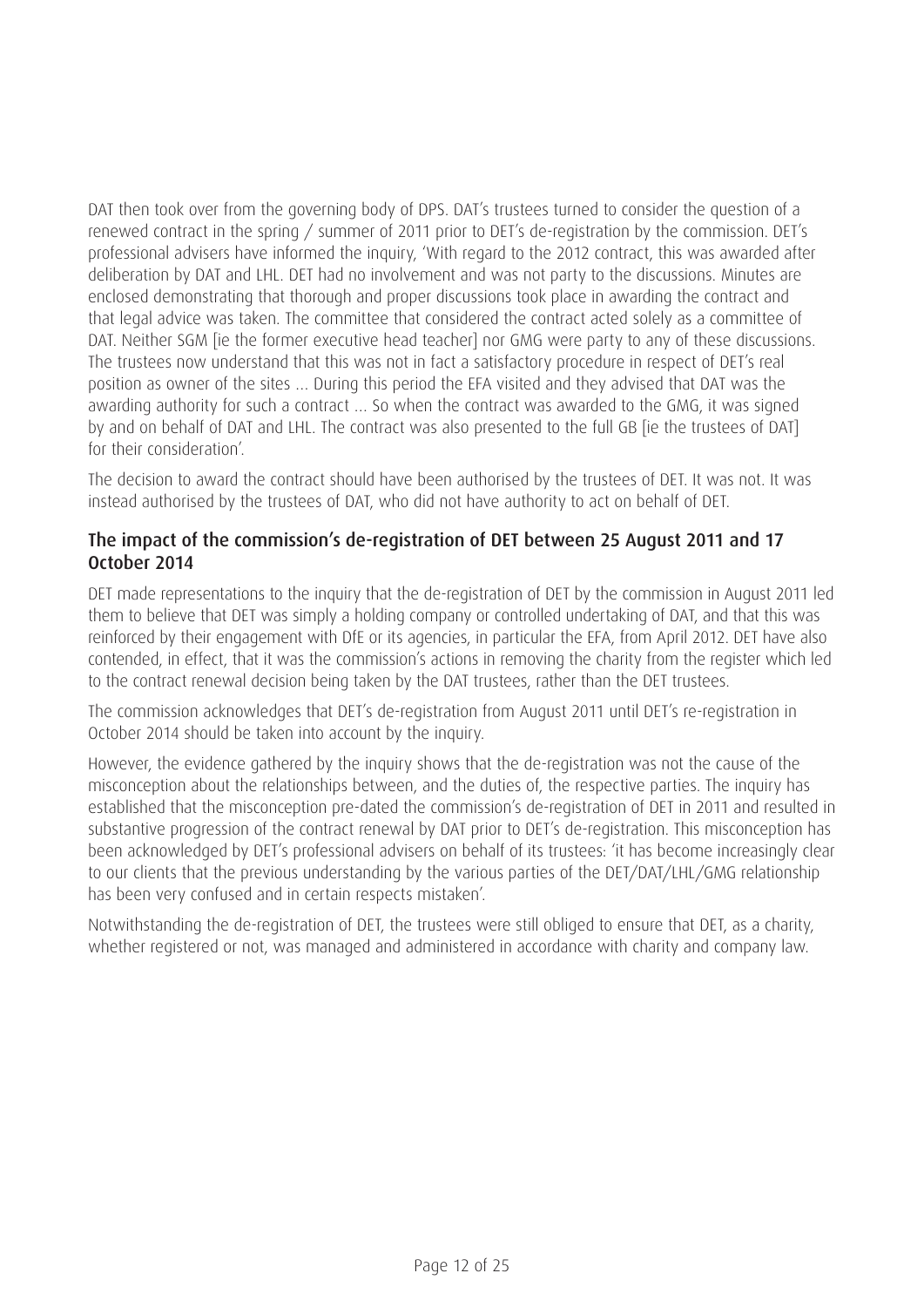#### How the decisions to award the 2012 contract were made

Taking account of DET's representations, and the background circumstances in this case, the inquiry requested evidence of how DAT's trustees took the decision to enter into the 2012 contract.

On 14 June 2011, DAT obtained legal advice regarding the proposed new contract with GMG. The advice consisted of a 3 page briefing note regarding the scope of the Public Procurement Regulations 2006 (the '2006 regulations'). DAT was advised that a renewed contract would be unlikely to fall within the full scope of the 2006 regulations. LHL would therefore not be required to advertise the contract or to follow 1 of the contract award procedures stipulated in the 2006 regulations. This advice was considered by a sub-committee of the board of DAT on 15 June 2011. The sub-committee also considered a proposal from the former executive head teacher regarding the terms of the renewed contract. The ongoing confusion between the entities is demonstrated in a briefing note that was prepared for this meeting: 'although the contract is with LHL, it is the governors (ie the DAT trustees) who must be satisfied that the use of the schools assets for income generation fulfils a number of criteria,' the criteria in question being then listed as a specification of requirements for the management of the accommodation and leisure facilities. The assets in question however in fact belonged to DET - not DAT.

On 21 November 2012, the trustees of DAT agreed to enter into the contract with GMG. The minutes of the meeting state that, 'the committee set up by the GB and LHL Directors have carefully reviewed the GMG contract over the years and taken extensive legal advice in drawing up the current version. They continue to be satisfied that it represents good value'. The inquiry has established that the committee referred to was the sub-committee that had last met on 15 June 2011. The 'extensive legal advice' was the 3 page briefing note regarding the scope of the 2006 Regulations - this advice did not cover the trustees' broader duties under company and charity law.

The former executive head teacher was not present when the contract was discussed or when the decision to enter into it was taken.

The EFA had written to DAT on 25 September 2012 to advise 'that you test the market whenever a contract is significantly extended to demonstrate continuing value for money'. In respect of the management services contract for the leisure and accommodation facilities at the Hackford Road site, the EFA also specifically advised, 'we do recommend that this contract is considered for re-tendering'.

The EFA also advised that the trustees should update their procurement policy and procedures. At their meeting on 21 November 2012, DAT followed EFA's advice and adopted a new procurement policy. It states that there are a number of requirements when purchasing goods or services, including demonstrating 'that all parties are dealt with on a fair and equitable basis and that there is no private gain, favouritism or corruption involved in any of the dealings of the governing body' and also demonstrating 'the achievement of value for money,' which can be shown by ensuring 'economy, efficiency and effectiveness'. The policy sets out a range of considerations and processes that should be followed and documented as part of any procurement exercise. These include:

'It may be that in some cases and for certain services there is a sole provider. In such cases as well as demonstrating and evidencing that this is the case, alternative tests may be applied to ensure that value for money is obtained. These might include benchmark comparisons with similar services and comparisons with services that may be on offer, if such benchmarking is possible. These tests may also include an examination of outcomes thus far where a historically successful provider of goods or services is chosen and governors feel that a tendering process is unnecessary because of the track record of the provider. The risk register may also prove useful in these circumstances, where governors feel that there is significant risk in not retaining a current provider.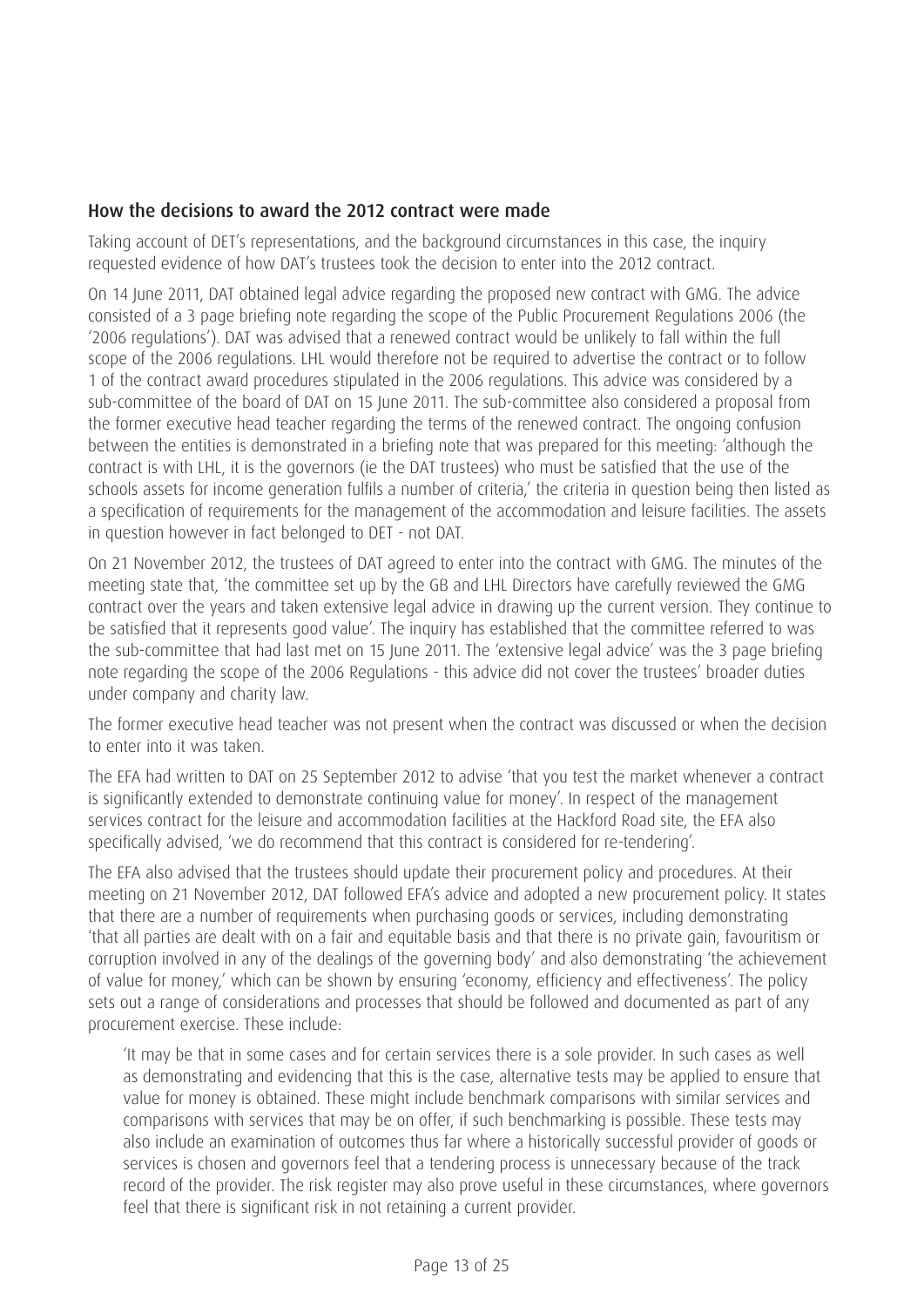'There may be cases where the governing body is looking to procure goods or services from a supplier in whom one of the governors or a member of staff or a related person has a business interest. In such cases there is a potential conflict of interest and particular care will be taken to ensure that the procurement process is competitive, fair and open and that public funds are protected. As a minimum requirement the governor or member of staff will declare their interest and withdraw from any part of the selection process.'

Notwithstanding the adoption of this procurement policy and the advice it had received from the EFA, DAT trustees decided to enter into the 2012 contract with GMG without seeking to test value for money by going out to tender or by testing the market.

DAT has advised the inquiry that it did not do so because its trustees had been very pleased with the outcome of the previous 10 year agreement (ie the 2001 contract). The trustees were also concerned about the risk of a loss of funding if they changed to an untested service provider. DAT has also pointed to the advice it had received regarding the scope of the 2006 Regulations.

The inquiry acknowledges that the continuity risk of changing the service provider, and the former executive head teacher's track record and experience in delivering and developing those services were relevant factors to take into account in the decision making.

However, although these factors help to explain why DAT decided to contract with GMG, the inquiry considers they do not in themselves justify not putting the contract out to tender or taking any other steps to test the market. They also do not help to explain why they set the level of remuneration as they did.

The evidence provided to the inquiry shows that the terms of the 2012 contract are substantially the same as those proposed by the former executive head teacher when he wrote to the trustees of DAT in 2011 and reflects on the fact that at the meeting of the governing body of DPS on 28 January 2010, he was described as being 'priceless'.

The minutes of the DAT trustees' meeting dated 21 November 2012 records that they 'confirmed that the [2012] contract represents good value'. There is however no evidence in the minutes, or other records, of any consideration or analysis on the likely range of payments which would become due under the terms of the new contract, or applying those terms to LHL's turnover at that time.

The trustees of DAT could reasonably have anticipated that the level of remuneration due under the basic and special payment provisions of this contract would be significant (page 5 refers). For the year ending 31/03/2012, GMG received basic payments of £171,846 on gross turnover of £934,197. The value of the special payment is derived from the 3 previous years' gross turnover. This means that when the new contract was signed in 2012, the value of the termination payment would have been an additional £1,440,807. LHL had however been steadily increasing its turnover since 1997. It would therefore have been reasonable for the trustees to assume that the sums due under the terms of the contract would end up being higher than this. This has indeed been the case. In 2014, GMG received basic payments of £175,341 on gross turnover of £1,094,777. In 2015, the special termination payment was estimated to be at least £1.8 million based on the original contract terms.

The inquiry has also established that special payments would be made regardless of why the contract was terminated and whether or not there was a breach of performance under the contract.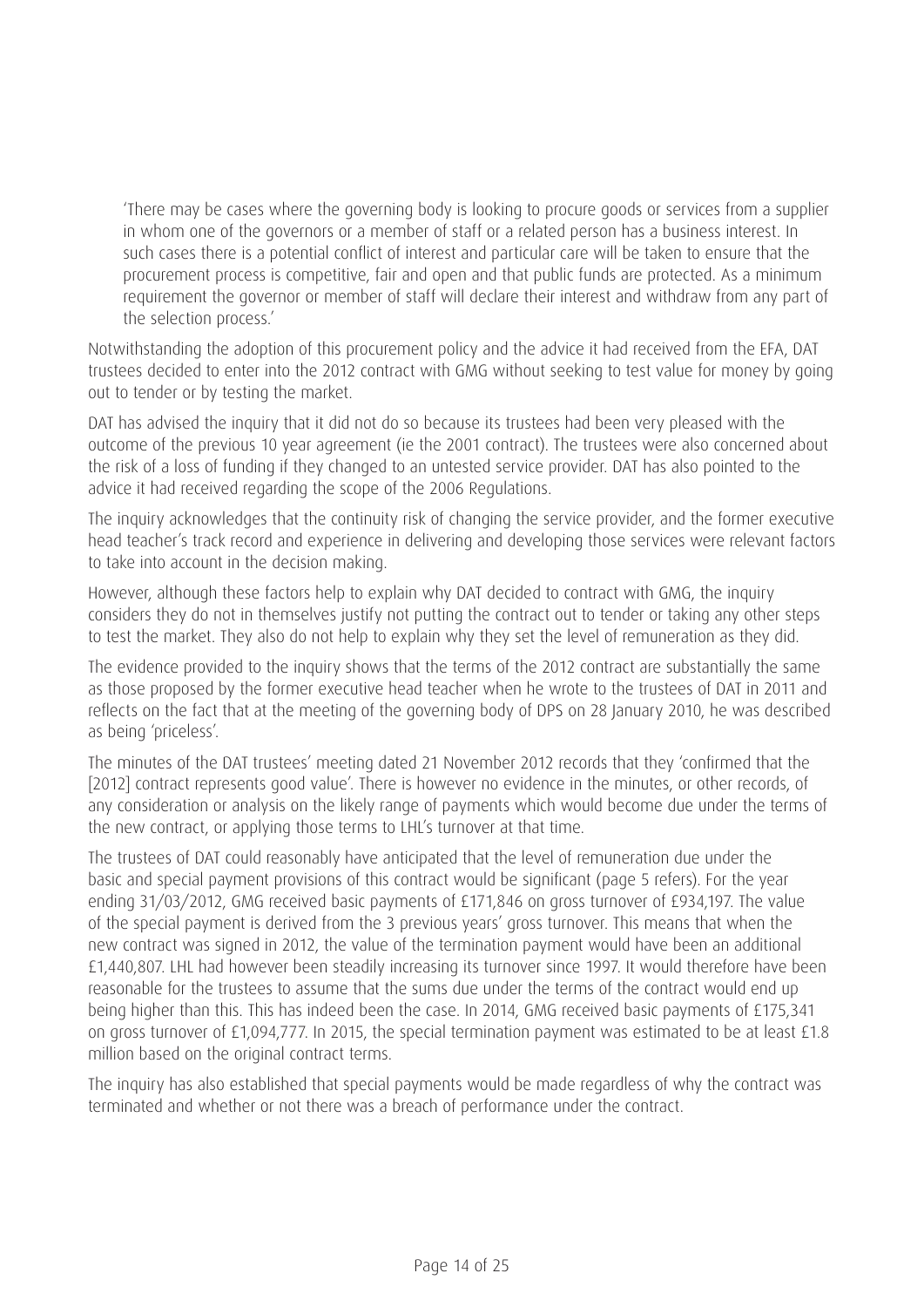#### Summary findings on the decision making issue

The former executive head teacher was a trustee of both DET and DAT at the time that the 2012 contract was agreed.

It is difficult and complex to apply the legal rules to the circumstances which have arisen in this case in particular because of the confusion between the 2 entities and the extent to which both or either were bound by the terms of the 2012 contract. It does however appear on balance that the benefits under the contract were not authorised as is required by the legal rules governing the management of charity property.

While taking into account DET's representations about the impact of de-registration, based on the evidence examined, the inquiry established that DET should have, but did not, authorise the remuneration to the former executive head teacher. The trustees of DAT or DET did not give adequate consideration at the time to the fact that the decision to enter into the contract should have been taken by DET. This was mainly due to the lack of delineation between the different entities and the confused understanding of the then DET and DAT trustees.

The situation in 2012 and what was required under the contract was different from the situation from 2001. In 2001, gross turnover was £61,444, rising to £934,197 in 2012. This should have led the trustees to apply greater scrutiny to assure themselves of the reasonableness of the terms and benefits to be offered to GMG, regardless of whether the decision was taken by DET or DAT.

Consequently, the inquiry's view was that although the trustees believed that they took the decision to enter into the contract as trustees of DAT rather than as trustees of DET, adequate steps were not taken in decision making terms to comply with the requirement in DAT's articles of association that the remuneration was 'reasonable in all the circumstances'.

### The reasonableness of the remuneration to the former executive head teacher issue

The commission considered the legal and factual complexities in this case, and the likelihood that, one way or another, any court would consider the reasonableness of the trustees' actions and whether the trustees ought to be relieved of any liability when exercising its jurisdiction. It therefore took the view that the most practical resolution to this issue was to assess whether in practice the remuneration provided to the former executive head teacher was reasonable in the circumstances for the services provided, and for the trustees to enter into negotiations with the former executive head to bring remuneration in line with that assessment.

In February 2015, the commission issued an action plan which required the DET trustees to undertake, amongst other things, the following steps:

'Once control of LHL has been established the relationship with GMG must be reviewed. The trustees must:

a) Carry out a benchmarking exercise to satisfy themselves that the payments made to GMG and to Sir Greg Martin in particular are reasonable (the results to be sent to the Commission).

b) Review the termination payment provisions.

c) Enter into negotiations to bring the contractual obligations for payments to GMG into line with the results of the benchmarking exercise (minutes of meetings or other evidence of this process to be supplied to the Commission)

d) Prepare a strategy for tendering for the services once the contract is ended.'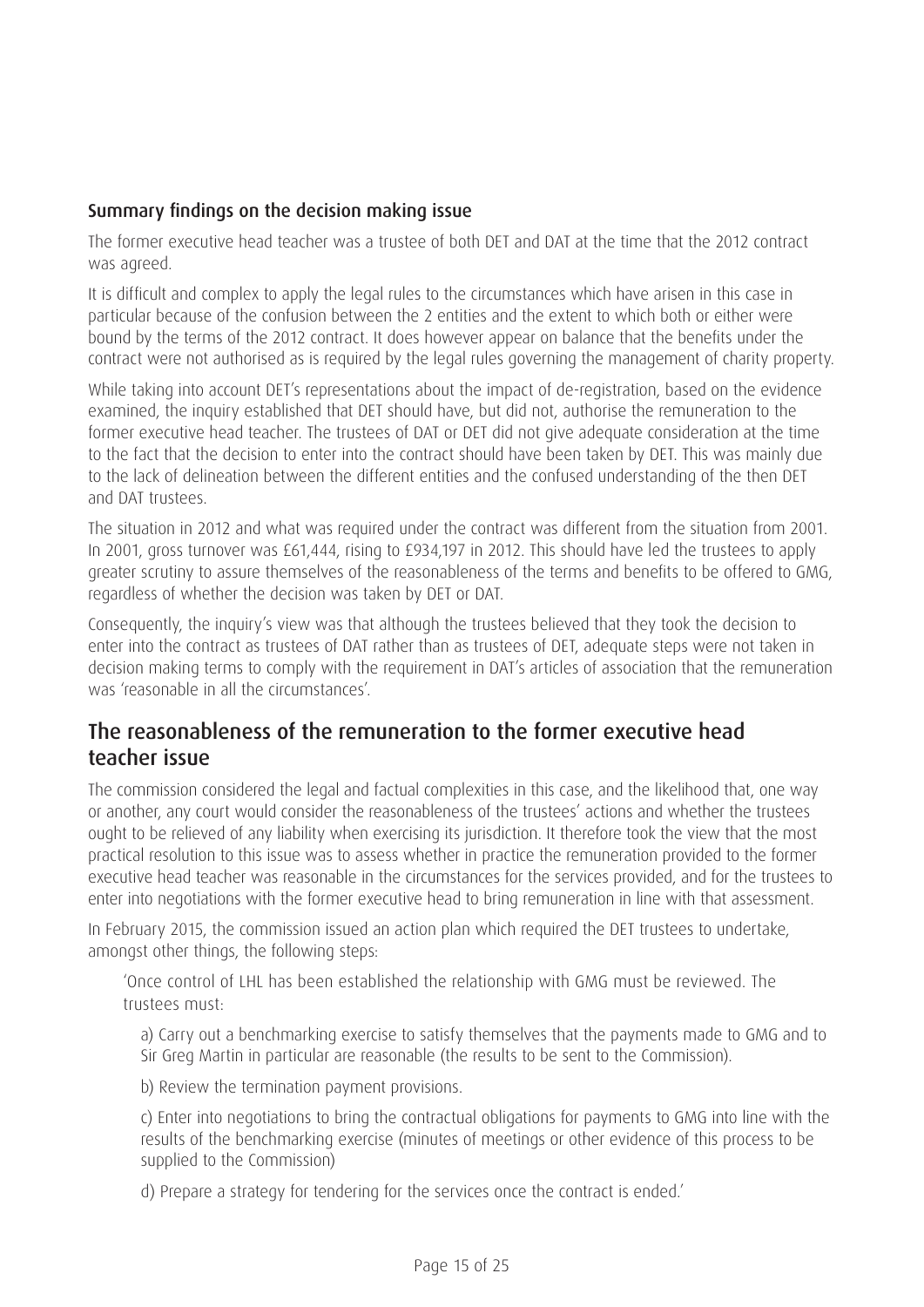DET subsequently commissioned a benchmarking exercise from external consultants and a copy of their report was submitted to the commission in September 2015. The DET trustees also entered into negotiations with the former executive head teacher regarding a substantial reduction in the special payment provisions payable on termination of the 2012 contract to GMG. These negotiations were finalised after the inquiry had provided regulatory advice to the trustees about the benchmarking exercise.

The benchmarking exercise identified that from 1997 and 2014, LHL covenanted profit of approximately £3.7 million to DPS and then to DET, which has been used to support the work of DPS and the academy.

Under the terms of the 2012 contract, LHL has paid GMG basic management fees of £161,034 for 2013 and £175,341 for 2014. The contract runs for a minimum of 5 years and so would produce at least another 3 years of basic management fees. Based on an average annual basic management fee of £168,187, and projecting forward for another 3 years, this provides for projected total management fees of £840,936. The special termination payment due to GMG at the end of the 2012 contract is projected to be an additional £1.8 million.**22** Based on the original 2012 contract terms, the total remuneration under this contract would therefore be at least £2,640,936 and will be higher if turnover increases.**<sup>23</sup> <sup>24</sup>**

The inquiry interviewed the benchmarking consultants and DET representatives to clarify the methodology and approach to the benchmarking exercise. Following this interview, the inquiry went on to examine 2 particular aspects of the benchmarking report:

- the rationale for selecting the particular benchmarking model used in the exercise and the consultant's consideration of other relevant comparators
- the use of LHL's declared profit figures for calculating the benchmark figures and the basis on which LHL's profit figures are derived

The inquiry's analysis is that there are different benchmarking models or comparators that may be used to assess the reasonableness of the remuneration. One such approach would be to benchmark against senior executive pay in the sector. The benchmarking consultants however considered that the payments should instead be assessed according to common commercial practice on the principle that the contract was an entrepreneurial deal between 2 parties. They therefore assessed the remuneration against the profit and value created from the venture. The consultants relied on what they describe as a private equity model, where 20% of total cash returns is paid to the active partner (ie the former executive head teacher), in order to calculate whether the remuneration was reasonable.

The commission is not permitted to replace the discretion of the trustees, or its professional advisers, in which methodology has been employed when the approach taken falls within the reasonable range of options available. Given the range of trustee discretion permitted by law, the commission could not be sufficiently confident that imposing its own or a different methodology would be possible under its powers in the circumstances.

<sup>22</sup> As calculated by the benchmarking consultant in 2015.

<sup>23</sup> In addition, prior to this, under the terms of the 2001 contract, between 2001 and 2012, LHL paid GMG basic management fees of approximately £1.189 million. GMG was entitled to special termination payments under this contract but did not take them.

<sup>24</sup> The former executive head teacher received separate remuneration for his role as executive head teacher of £146,415 for 2011- 12, rising by 56.5% to £229,138 in 2013-14.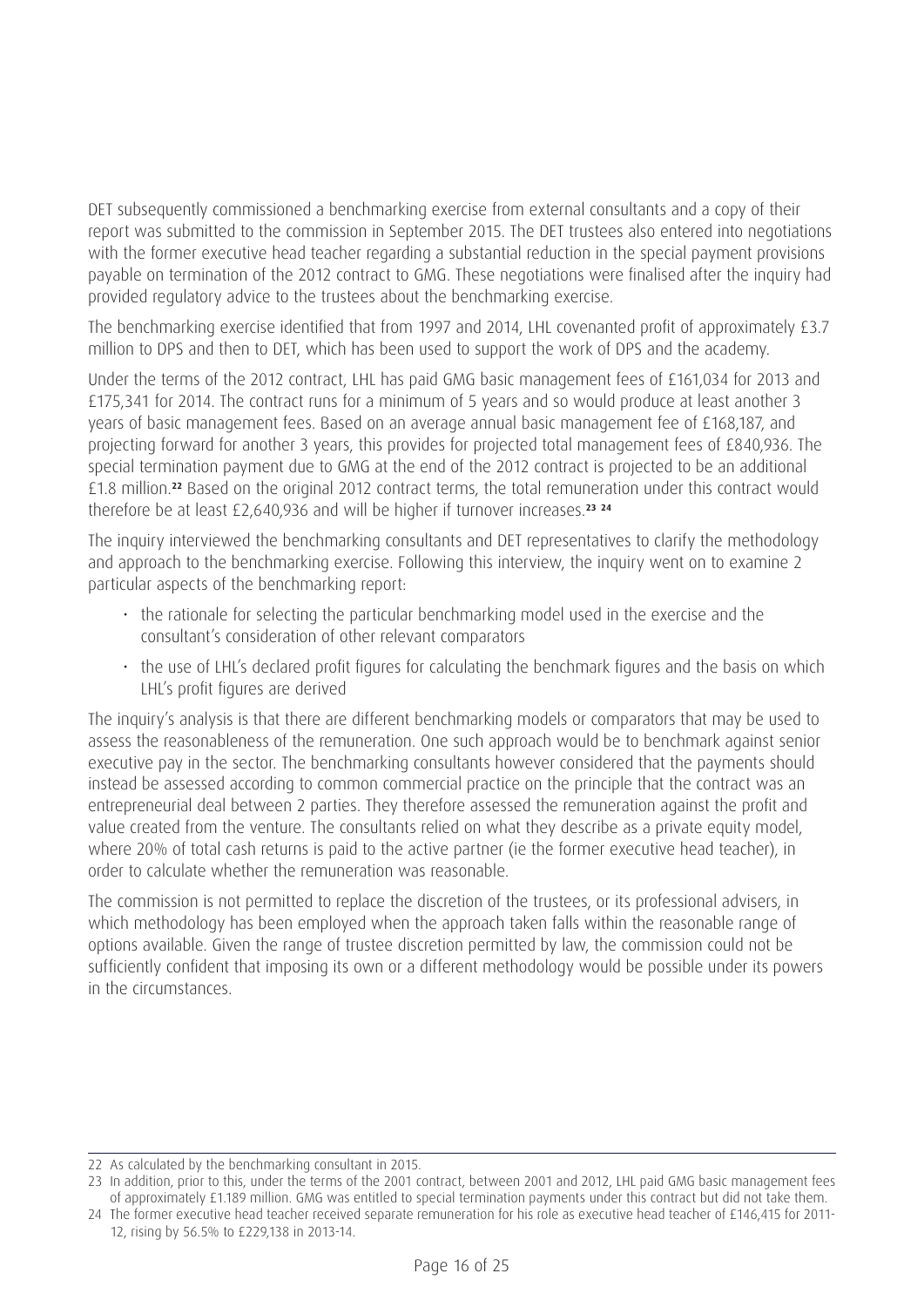Notwithstanding the merits of alternative comparators, the inquiry accepted that the use of profit and value created could be an appropriate method, amongst others, for assessing the reasonableness of payments to the former executive head teacher. However, if that method is used, the profit figures that are relied on must be robust enough for the trustees to rely on.

The inquiry established that:

- DET does not charge LHL commercial rent for its use of the accommodation and leisure facilities, use of which is not confined to the pupils of the school
- LHL charges DAT at commercial rates for use of the accommodation and leisure facilities (£159,672 for the financial year ending 31 August 2015 and £157,925 for the financial year ending 31 August 2014); the majority of the charges relate to use which is primary or ancillary to DAT's charitable purposes

The inquiry considered that the combined effect of these accounting practices between DET, DAT and LHL has resulted in, or will result in, an increase in:

- LHL's gross turnover on which GMG's contractual entitlement to special payments is based
- LHL's profit figures on which the consultant's benchmarking of the reasonableness of the remuneration exercise is based

The inquiry took into account representations by the trustees that because of the organic development of the accommodation and leisure facilities, it would be difficult to restate the benchmark figures with precision. The inquiry therefore provided regulatory advice to the trustees on how it should take into account the impact of these accounting practices on the benchmark figures, which they used as a basis for their negotiations with the former executive head teacher to address this issue by reducing the special payment provisions that become due on termination of the contract.

#### Summary findings on the reasonableness of the remuneration to the former executive head teacher issue

The former executive head teacher benefitted substantially under the terms of the contract - in addition to basic payments, he was entitled to a special payment on termination of the 2012 contract of at least £1.8 million.

In the inquiry's view it could not be satisfied that the original payment terms in the 2012 contract, in particular the special payment due on termination, were 'reasonable in all the circumstances'. The trustees did not competitively tender, or conduct a benchmarking exercise in 2012, and they agreed to a special payment provision which was payable irrespective of the grounds for terminating the contract.

However, the commission acknowledges that the trustees have since complied with the relevant points in the commission's February 2015 action plan to address this. They have acted on the benchmark exercise, and the commission's regulatory advice, to agree with the former executive head teacher reduction to the remuneration arising from the 2012 contract. As a result, a cap of £850,000 has been agreed to the special payment, instead of the £1.8 million potentially due. This reduction was formally agreed by all the relevant parties in a deed of variation dated 26 April 2016.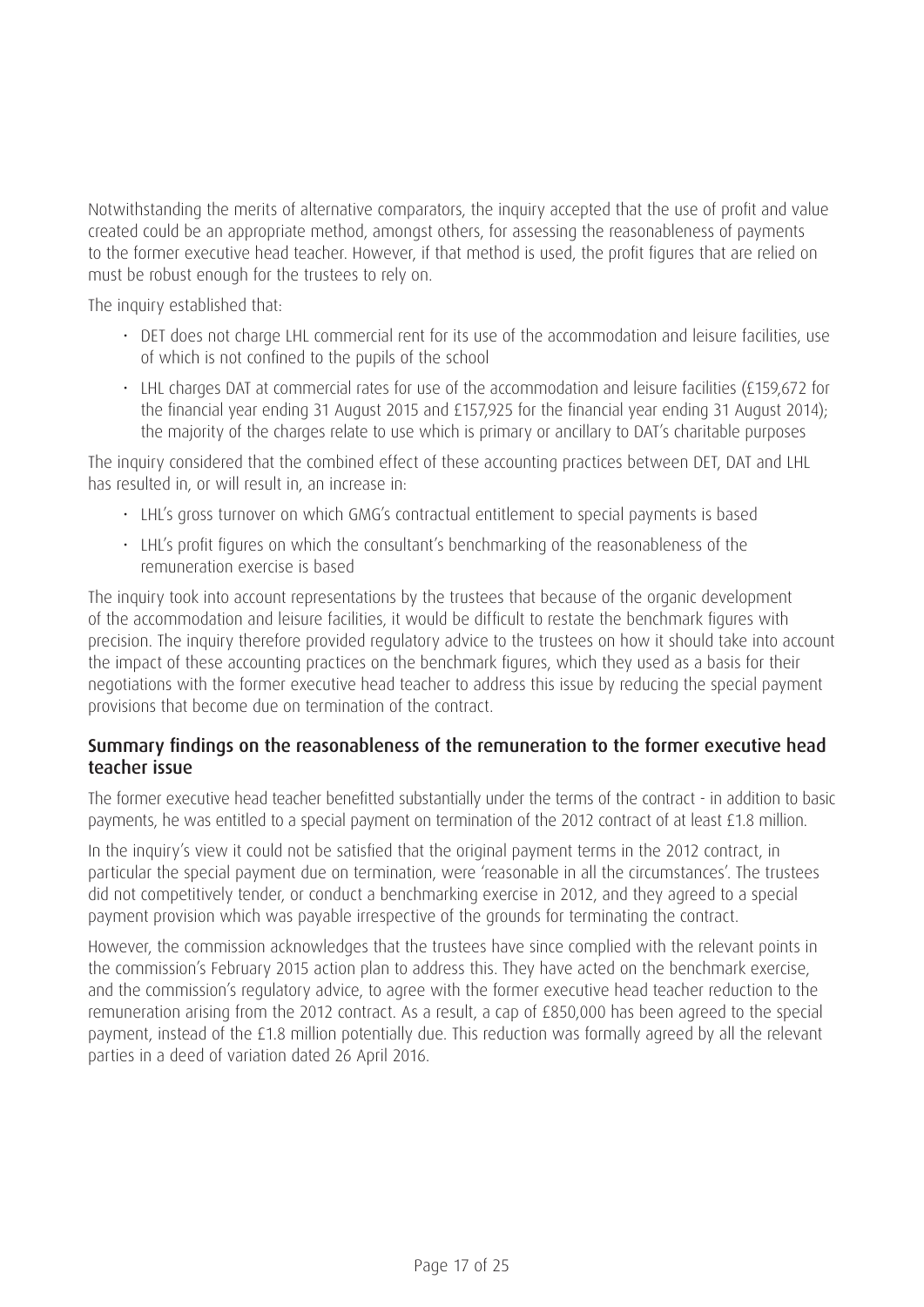### Remuneration to other DET trustees

The inquiry also considered the remuneration of 2 former DET trustees who were also trustees of DAT.

The inquiry established that the remuneration to 1 of those former trustees was paid by DAT rather than DET.

The other trustee was remunerated as a director of LHL while serving as a trustee of DET. The inquiry has confirmed that the authorisation for the remuneration of that trustee was taken by the governors of DPS prior to the formation of DAT and DET and that his remuneration was paid by LHL.

As in the first case the remuneration was from DAT not DET and in the second case, the remuneration has ceased and was authorised prior to the existence of DET, the inquiry took the view it was not appropriate or proportionate to pursue these matters further.

#### Governance

DET, DAT and LHL have distinct legal personalities, and are therefore owed separate duties, under the terms of their governing documents and company and charity law.

Following the creation of DET and DAT, there was insufficient recognition of the separate legal status of the different entities supporting the academy and the differing roles and responsibilities of those legal entities. The inquiry's view is that, notwithstanding DET's period of de-registration, the trustees/directors did not take sufficient steps to recognise the distinction and to put in place adequate measures to ensure they were able to fully discharge their duties under company and charity law.

The inquiry has established that this issue pre-dated the commission's de-registration of DET. However, although the de-registration of DET between August 2011 and October 2014 was not the cause of the misconception about the relationships between, and the duties of the respective parties, it nevertheless may have helped to perpetuate (in part) the problem, which was not fully recognised by either DAT or DET until 2014.

The blurring of the lines between these entities has had significant consequences regarding governance in general and in particular to a lack of clarity regarding asset ownership and trustees' remuneration and benefits. For example, LHL was not placed under the formal control of DET at the time that the Hackford Road site was vested in DET in 2010. This exposed the charity and its assets to risk.

The inquiry acknowledges the steps taken in January 2015, following engagement with the commission and clarification of DET's status. DET has now become the sole member of LHL, which means that for the first time, it exercises formal control over the company. DET is now holding trustees' meetings which are separate from DAT.

DET has agreed that it needs to take further steps to address the governance issue. Further work remains to ensure that the conflicts of interest that arise between DET and the other legal entities engaged in the support of the academy can be adequately avoided or managed, in particular by ensuring that each respective entity can take quorate decisions on matters where a conflict of interest arises. This is particularly important as currently all 3 trustees of DET are also directors of LHL and there is no independent representation on either board.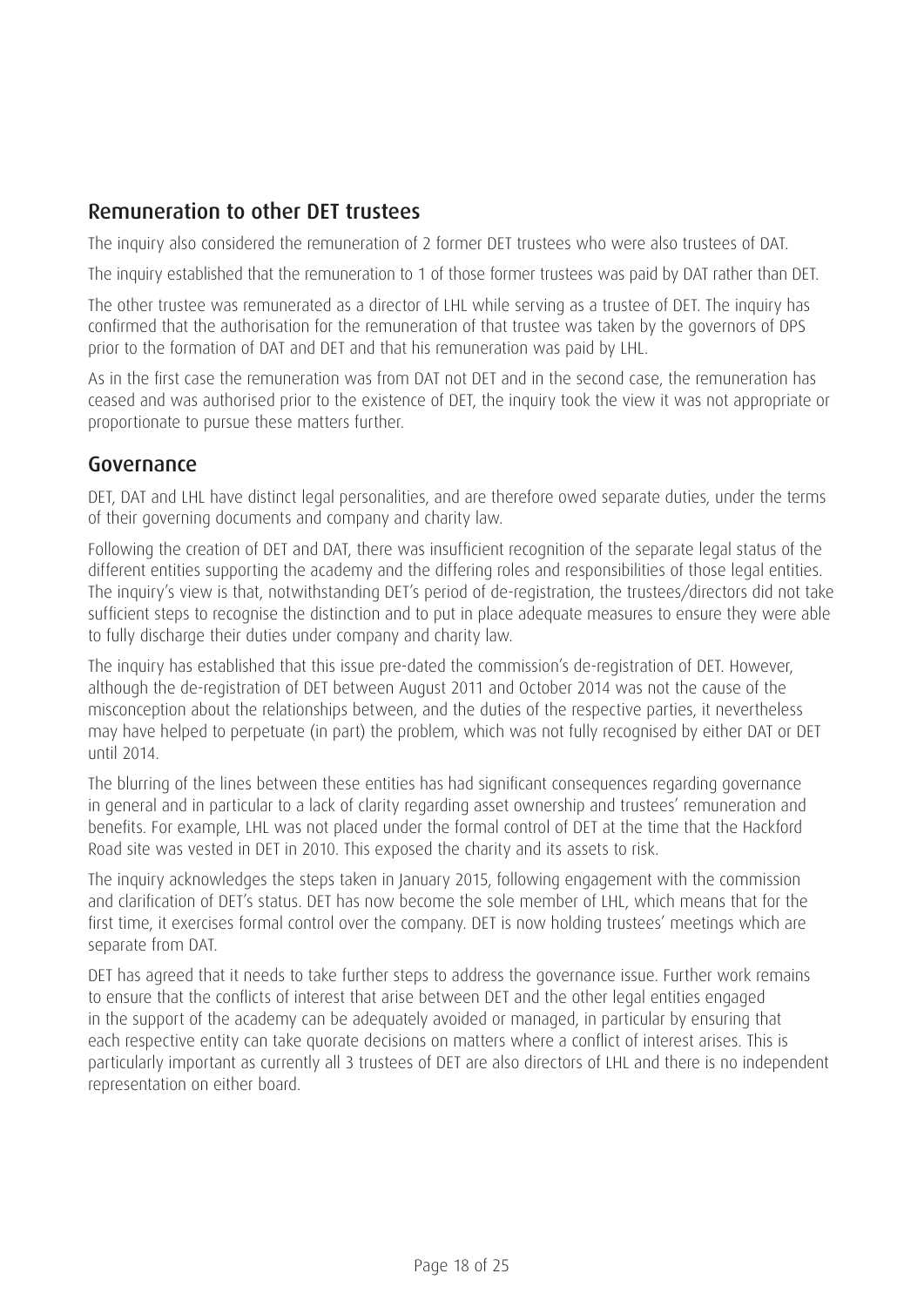## Conclusions

## Land

#### The land trust issue

The commission has provided regulatory advice and offered to make an order under section 105 of the Act, which would have had the effect of assisting in facilitating the purchase of St Cuthman's. However, on the understanding that the trustees have fully considered that advice, the commission has no objection to them following their own legal advice that the terms of the trusts permit them to apply income generated from the Hackford Road site for 'the purposes of the school' on the St Cuthman's site.

#### The leases and licenses issue

There are 3 separate legal entities which use the land and property owned by DET. The inquiry concluded that the current arrangements do not adequately safeguard DET's interests, or demonstrate that the trustees have been adequately discharging their fiduciary duties to DET in this regard; in particular, there is no lease or disposition arrangement in place between DET and DAT for the use of the 3 sites; or between DET and LHL, the non-charitable trading company connected to the accommodation and leisure facilities.

Specific leases should be put in place to protect DET's legal and charitable interests. DET's trustees have accepted this and agreed to put in place dispositions and revised licence arrangements to safeguard DET's interests and clearly set out the respective obligations of each party and their terms of occupancy.

#### DET trustees' remuneration and benefits arising from the contract between LHL and GMG to manage the income generating activities from the accommodation and leisure facilities

The former executive head teacher has in the past received under the contract significant financial benefit from the remuneration for the development and management of the income generating activities from the accommodation and leisure facilities. Under the first 2 years of the 2012 contract, LHL paid the GMG service companies £336,375 in basic payments. Based on an average annual management fee of £168,187, and projecting forward for another 3 years, this provides for projected total management fees of £840,936. The special termination payment due to GMG at the end of the 2012 contract was projected to be an additional £1.8 million. Based on the original 2012 contract terms, the total remuneration under this contract would therefore have been at least £2,640,936 and would have been higher if turnover increased or the contract ran beyond the minimum term.**<sup>25</sup>**

The former executive head teacher was a trustee of both DET and DAT at the time the 2012 renewal contract was signed. There was nothing wrong or inappropriate about this provided any actual or potential conflicts of interest were identified and managed, and any remuneration to him arising from the 2012 contract was made in accordance with the charities' governing documents and the law.

This contract to remunerate the service company, wholly owned by the former executive head teacher, should have been authorised by DET not DAT and in accordance with DET's articles of association and conflicts of interests dealt with under the terms of that governing document in accordance with charity law, whether or not DET was a registered charity at the time.

Due to the lack of demarcation between the different entities and a misunderstanding by the then DET's and DAT's trustees of each entity's separation and responsibilities, DET did not properly authorise the payments as required under charity and company law as the matter was considered by DAT.

<sup>25</sup> These figures exclude the remuneration he received as head teacher and then executive head teacher.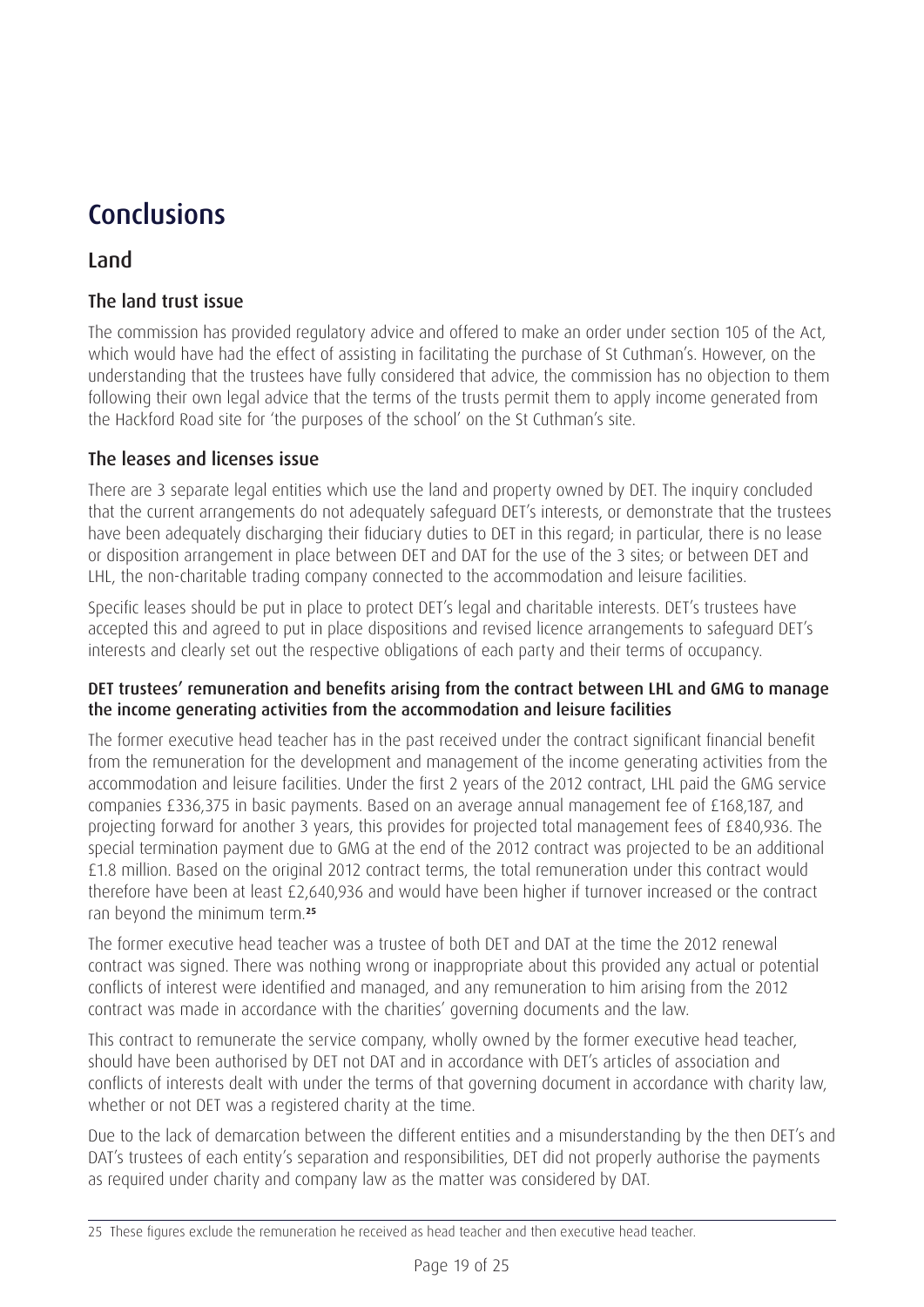The track record and experience of the former executive head in managing and developing the income generating activities were relevant factors to take into account in the decision making for the contract renewal in 2011/12, particularly since the income from these trading activities was crucial to funding the academy's boarding school project at St Cuthman's.

The inquiry recognises that DAT/DET trustees did what they considered at the time to be in the best interests of the academy.

The inquiry also recognises that the DAT trustees took steps to identify and manage conflicts of interest by ensuring that the former executive head teacher was not involved in the decision to enter into the contract with LHL and GMG in 2012.

However, in the inquiry's view further steps should have been taken at that time to ensure that the trustees fulfilled their duties; that the terms of the contract and the remuneration agreed were 'reasonable in all the circumstances', and that the charity's interests were protected and maximised. This should have included steps to seek professional advice on the market value of the land and contract prior to awarding the 2012 contract and/or to open the contract up to tender in order to test the market place and to provide an objective comparison to the terms offered by the current service provider. The trustees did not however take these steps. The trustees have not been able to demonstrate to the inquiry how the original payment terms in the 2012 contract, in particular the special payment due on termination, was 'reasonable in all the circumstances'.

During the inquiry, the trustees of DET took professional advice and commissioned a benchmarking exercise to assist them in assessing the reasonableness of the level of remuneration paid to the service companies of the former executive head. The commission highlighted to the trustees and their advisers several key issues that could have an impact on the benchmarking exercise used by the trustees to make their assessment. These issues include the impact of using the particular comparator model for the benchmark exercise and the current accounting and charging practices between LHL, DET and DAT, including the lack of a charge for commercial rent to LHL for non-charitable use of the accommodation and leisure facilities, which impacts on both LHL's turnover and profit figures.

The commission took into account representations by the trustees that because of the organic development of the accommodation and leisure facilities it would be difficult to restate the benchmark figures with precision. The commission provided regulatory advice to the trustees on how they should take into account the impact of these accounting and charging practices on the benchmark figures which they used as a basis for their negotiations with the former executive head teacher to reduce the special payment provisions that become due on termination of the contract.

The trustees and the former executive head teacher acted responsibly by agreeing to substantially reduce the remuneration due to GMG on termination of the 2012 contract. The introduction of a cap to the special payment fee of £850,000 represents a reduction in excess of 50% of the payment which was due under the original terms of the 2012 contract. This reduction was formally agreed by the relevant parties in a deed of variation dated 26 April 2016. This is a substantial financial benefit to LHL and DET of around £1 million to apply for charitable purposes.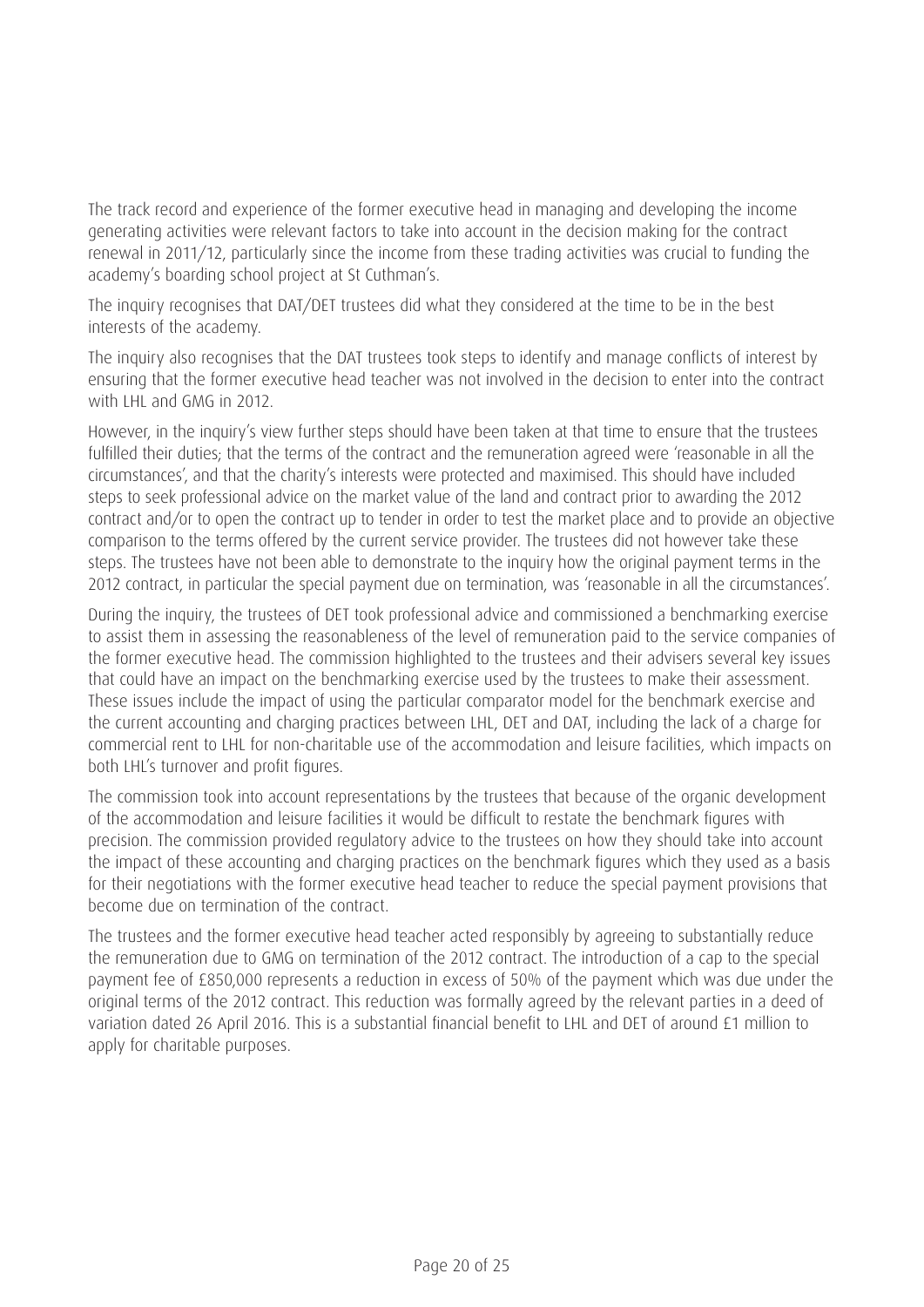#### Governance (including the broader discharge of trustees' duties and management of conflicts of interest)

Following the creation of DET and DAT, there was insufficient recognition of the separate legal status of the different entities supporting the academy and the differing roles and responsibilities of those legal entities. The commission's de-registration of DET between August 2011 and October 2014 would not have helped this.

DET's trustees have already implemented some measures to address the governance issue by formalising DET's control of LHL, and by arranging for DET to hold trustees' meetings which are separate from those of DAT.

DET has agreed that it needs to take additional steps to address this matter. Further work remains to ensure that the inherent conflicts of interest that arise between DET and the other legal entities and its personnel engaged in the support of the academy are avoided and/or properly managed, in particular by ensuring that each respective entity can take quorate decisions on matters when a conflict of interest arises.

#### In summary

Whilst recognising that those involved did what they considered at the time to be in the best interests of the academy, the then trustees did not fully discharge their duties and responsibilities as charity trustees. This was partly due to the fact they did not properly distinguish between DET, which whether registered as a charity with the commission or not, was a separate legal entity and subject to charity and company law, and the other entities in the Durand school portfolio. A network of different bodies such as this, with supporting but interlinking relationships, is likely to result in inherent conflicts of interest when the different bodies are transacting with each other. In this case, some of the conflicts of interest were not properly identified and/or adequately managed. The former executive head was a fiduciary both as regards DET and DAT due to his position as headmaster and then trustee of both charitable entities, whether registered with the commission or not. The decision to award the 2012 contract should have been authorised by the trustees of DET. It was not. It was instead authorised by the trustees of DAT, who did not have the authority to act on behalf of DET.

It is clear that the former executive head teacher had the vision and was the instrumental figure in driving both the development of the school sites and the generation of additional income to support the school's activities and in realising the benefits the school and charity received.

It is also clear to the commission that DPS and subsequently the academy school has derived a substantial benefit from the development of the sites now held by DET, and in particular the accommodation and leisure facilities and the income generated from non-charitable trading activity. The pupils have benefited both from the direct use of those enhanced facilities as well as approximately £3.7 million additional finances which has been gifted since LHL was formed in 1997 to support the school's activities.

However, over time, these arrangements have resulted in a significant reliance on a single individual and service provider, and this presents the trustees with a business continuity risk that has not yet been addressed by DET. The original terms of the 2012 contract was likely to have resulted in remuneration to the former executive head teacher of at least £2.64 million including the special termination payment.**26** For the reasons set out in the findings, the trustees were unable to demonstrate to the inquiry's satisfaction that the level of remuneration was 'reasonable in all the circumstances'. The commission therefore concluded that the original remuneration terms of the 2012 contract were too generous.

<sup>26</sup> The aggregate financial remuneration under both the 2001 and the original 2012 contracts would have been approximately £3.3 million, prior to the adjustment to the special payment provision in the 2012 contract.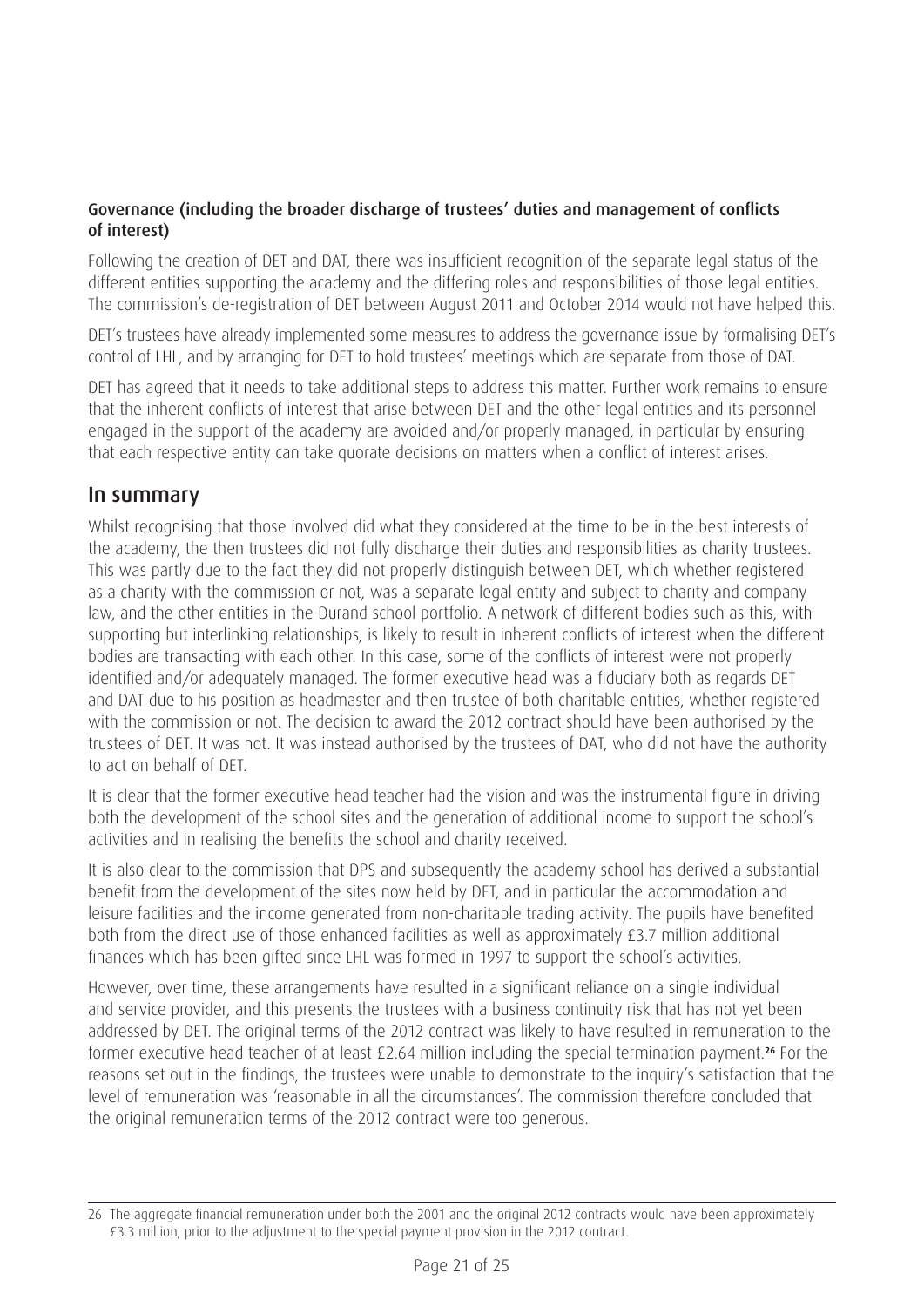The trustees of DET acted responsibly by taking the action they did to address this matter by agreeing a reduction in the special termination payment (an estimated financial benefit of around £1 million to LHL and DET which will become available to be applied for charitable purposes).

The commission will monitor the further work that is required to ensure in the future that:

- the potential conflicts of interest between DET and the other connected entities is avoided and/or properly managed
- the transactions and relationships between DET and the other connected entities are adequately formalised and conducted on a proper footing in accordance with charity law

# Conduct of the inquiry and regulatory action taken

## Conduct of the inquiry

The inquiry examined numerous documents connected with DET, DAT and LHL, including minutes of trustee meetings, policy documents, accounts and title deeds. The inquiry interviewed current and former trustees, including the former executive head teacher. The inquiry also interviewed the consultants commissioned by DET to conduct the benchmarking exercise during the summer of 2015.

The inquiry dealt with 6 requests for information under the Freedom of Information Act and 3 complaints about the commission's handling of the removal of the charity from the register, including an allegation that by doing so, the commission committed a criminal offence under the Computer Misuse Act 1990. The commission also received complaints that when it interviewed the trustees, it should have done so in accordance with the provisions of relevant criminal law rather than the provisions of the Charities Act 2011. These complaints were not upheld.

## Regulatory action taken

The inquiry provided regulatory advice to DET on the land trust issue. As a consequence, DET sought legal advice on the terms on which the Hackford Road site is held by DET.

The commission issued an action plan to DET prior to the opening of the inquiry in February 2015 to DET, which required it to conduct a benchmarking exercise on remuneration to the former executive head teacher; to review the special payments due to the former executive head teacher under the 2012 contract; and to negotiate any reduction necessary to bring the special payments in line with the benchmarking exercise.

A new action plan was issued to DET at the conclusion of the inquiry**27** to address the outstanding matters in respect of:

- governance, in particular, taking steps to ensure that each respective entity can take quorate decisions when conflicts of interest arise with other legal entities which support the academy, including appointing independent trustees
- reviewing and updating the dispositions and licence arrangements to ensure that DET's land and property interests are adequately safeguarded and clearly set out the respective obligations of each party and their terms of occupancy
- ensuring that any new disposition complies with the requirements of charity law, including section 117 of the Act; this includes ensuring that any disposition by DET to LHL is for the best commercial rent that can be reasonably obtained when the facilities are not required by the academy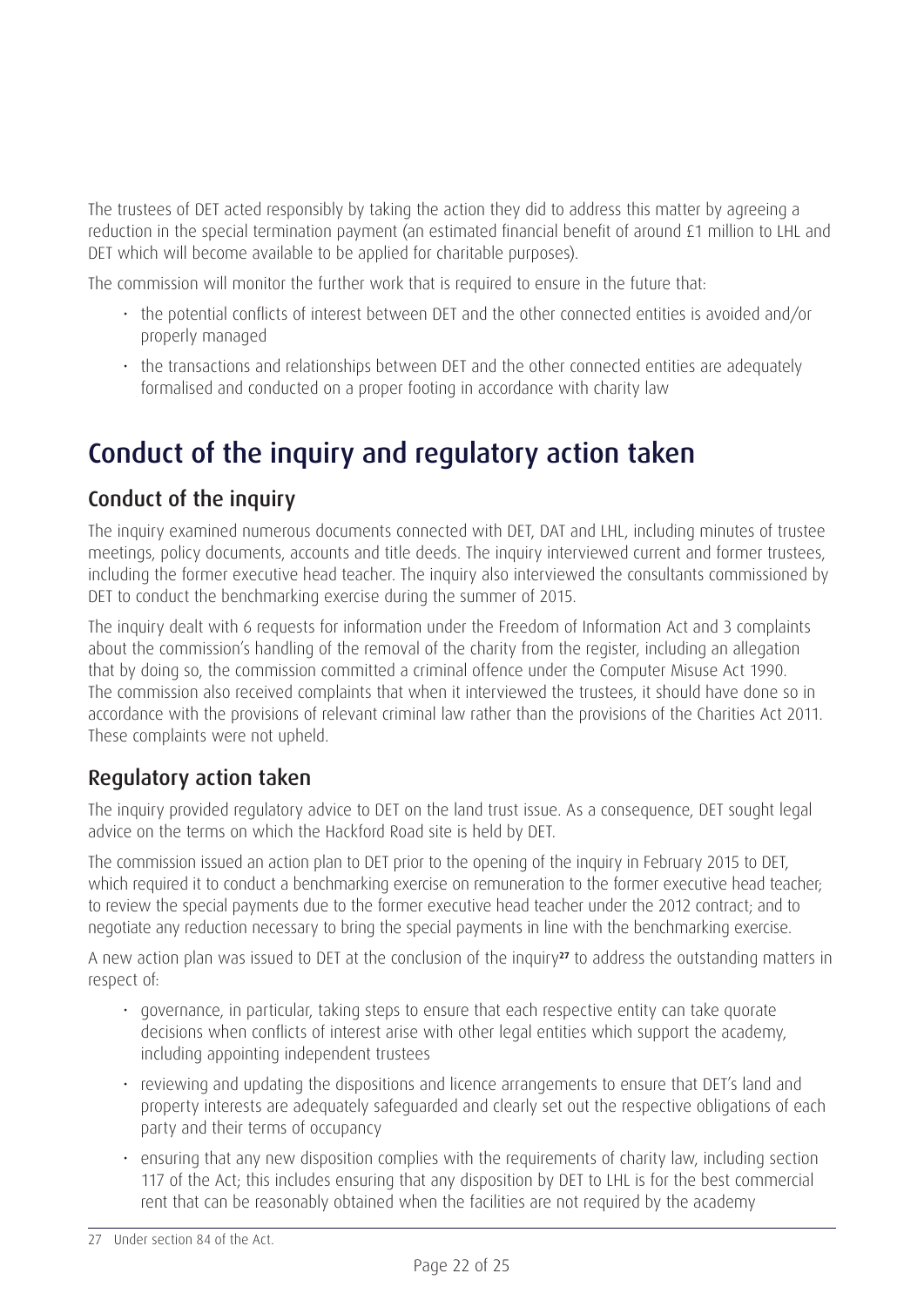- modifying the accounting practices between LHL, DAT and DET in a manner which ensures the accounting treatment for DET and LHL follows usual conventions for a charity and a trading subsidiary/company context, where the purpose of the trading subsidiary/company is to turn charity assets to account when not required by that charity; in particular to ensure that:
	- a commercial rental charge is paid by LHL for the use of DET's accommodation and leisure facilities
	- LHL's accounts accurately reflect the revenues and costs associated with its commercial (nonprimary purpose) trading activities and exclude financial activity which is primary or ancillary to DAT's charitable purposes
	- preparing a plan for tendering for the services once the contract with GMG is terminated which complies with the trustees' and directors' duties under company and charity law

## Issues for the wider sector

### Managing property (land and buildings)

If a charity owns or rents land or buildings, charity trustees should:

- make sure the property is recorded as belonging to the charity
- know on what terms it's held
- ensure it's properly maintained and being correctly used
- make sure the charity has sufficient insurance

Charity trustees should regularly review whether the property is suitable for the charity's purposes, and whether any property the charity lets to generate income is still a good investment.

Decisions about property are important, charity trustees should think about the advice and information they may need in order to make decisions in the charity's interests.

Most charities can buy, sell or lease land when they need to. When selling or leasing land, trustees must try to get the best deal for the charity (unless they are making the disposal to further the charity's purposes). So all charities should, and registered charities must:

- obtain written advice, including a valuation, from a qualified surveyor before agreeing a sale or granting a lease for more than 7 years
- advertise the sale or lease, unless the surveyor advises otherwise

Otherwise, charity trustees are likely to need permission from the commission for the sale or lease.

A charity's governing document may specify that land or buildings must be used for a particular purpose. This is called designated land (or 'specie land'). Special conditions apply to leasing or selling designated land. Land belonging to a charity (particularly designated land) might be permanent endowment. This restricts how charity trustees can use the proceeds of sale.

Charity trustees must get permission from the commission to sell or lease property to or from a trustee, someone closely connected to a trustee, or an employee of the charity.

Read more about [charity land and property](https://www.gov.uk/guidance/charity-land-and-property) on GOV.UK.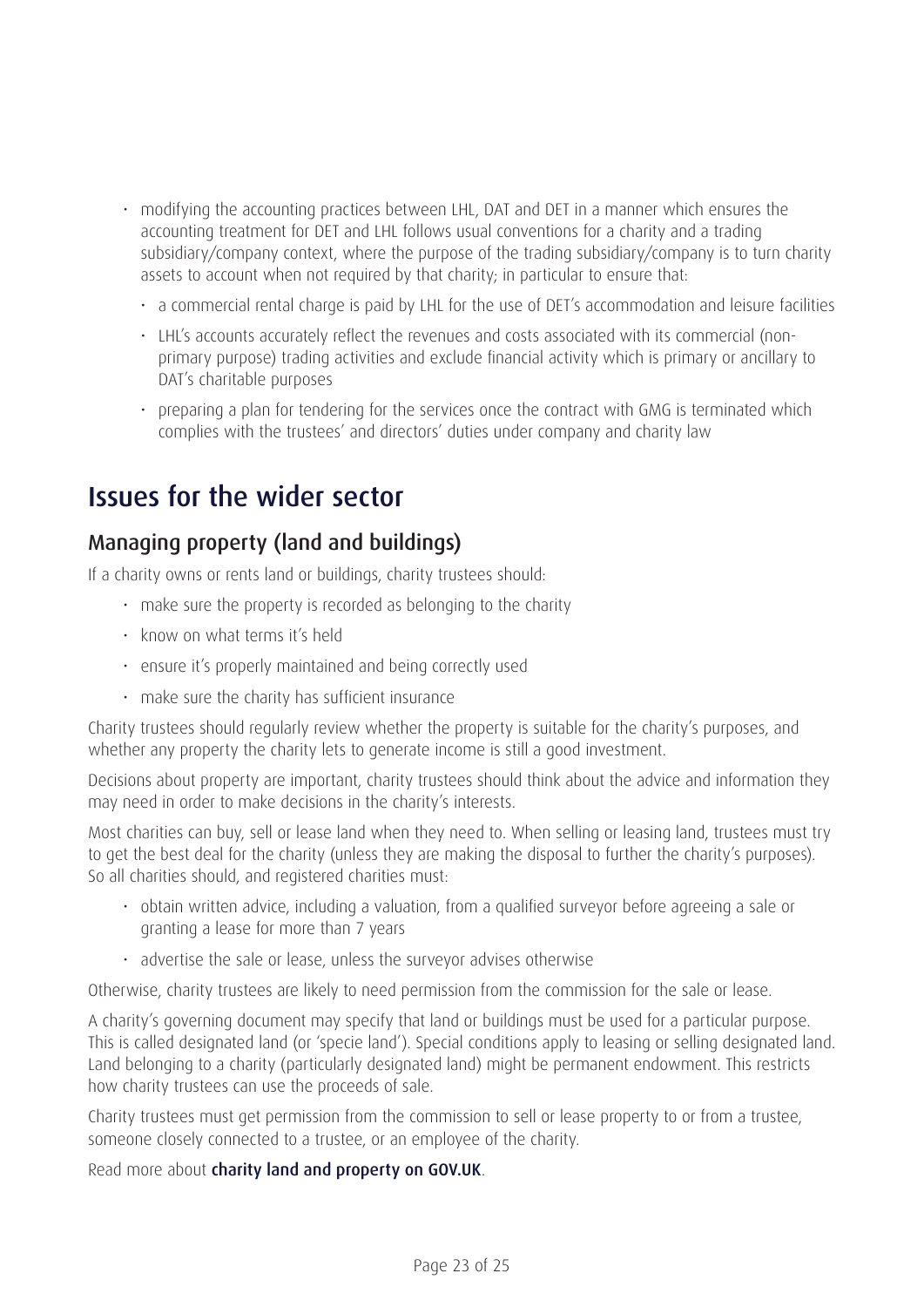## Charities and their trading subsidiaries

Charities need to use a trading subsidiary if they carry out commercial (non-charitable) trading which exceeds the threshold for paying income or corporation tax, or involves significant risk.

A trading subsidiary is a separate company controlled by the charity. The charity can raise money from trade without exposing its assets to risk or being liable for income or corporation tax.

There are, however, risks which trustees need to be aware of and manage:

- the charity exists for charitable purposes, but the trading subsidiary exists to generate income; their aims and interests are different; charity trustees need to distinguish between them
- if the trading subsidiary starts to fail, the charity must not bail it out; this would be putting the charity's funds at risk
- charity trustees who are also directors of the subsidiary have a conflict of interest
- if a charity trustee is also a director of the trading subsidiary, the restrictions on payments and benefits to trustees also apply to any payments or benefits as a director

Read more about [charity trading](https://www.gov.uk/guidance/charity-trading-selling-goods-and-services) on GOV.UK.

### Payments and other benefits to trustees

Charities can't usually pay their trustees. When a person becomes a trustee, they usually volunteer their services and receive no payment for their work. This is called the voluntary principle. Charity trustees can, however, reclaim reasonable expenses that they incur such as travel and childcare - being a trustee shouldn't mean being out of pocket.

These restrictions apply to trustees (or someone with a financial connection to a trustee, such as their partner, dependent children or a business partner) benefiting by:

- supplying goods or services to the charity eg building work or specialist services, even if the trustee offers better value or expertise than other suppliers
- being employed by the charity or by a trading subsidiary owned by the charity
- receiving material benefits as a beneficiary of the charity
- being paid to act as a trustee; this is very unusual and only permitted in exceptional circumstances
- entering into a property transaction (or any other financial transaction such as a loan) with the charity - this is called self-dealing

In some circumstances, 1 or more trustees (or persons with a financial connection to a trustee) do receive payments or other benefits from their charity. This is only permitted if:

- the benefit is specifically authorised by the governing document, the Charities Act (or other relevant legislation), the commission or the courts; any specified procedures must be strictly followed
- even if the benefit is authorised, the non-conflicted trustees are satisfied that allowing it is in the charity's best interests
- the conflict of interest is managed; so in most cases the conflicted trustee(s) can't be involved in the decision and only a minority of trustees can benefit

Read more about [payments and other benefits to trustees](https://www.gov.uk/government/publications/trustee-expenses-and-payments-cc11) and [conflicts of interest](https://www.gov.uk/guidance/manage-a-conflict-of-interest-in-your-charity) on GOV.UK.